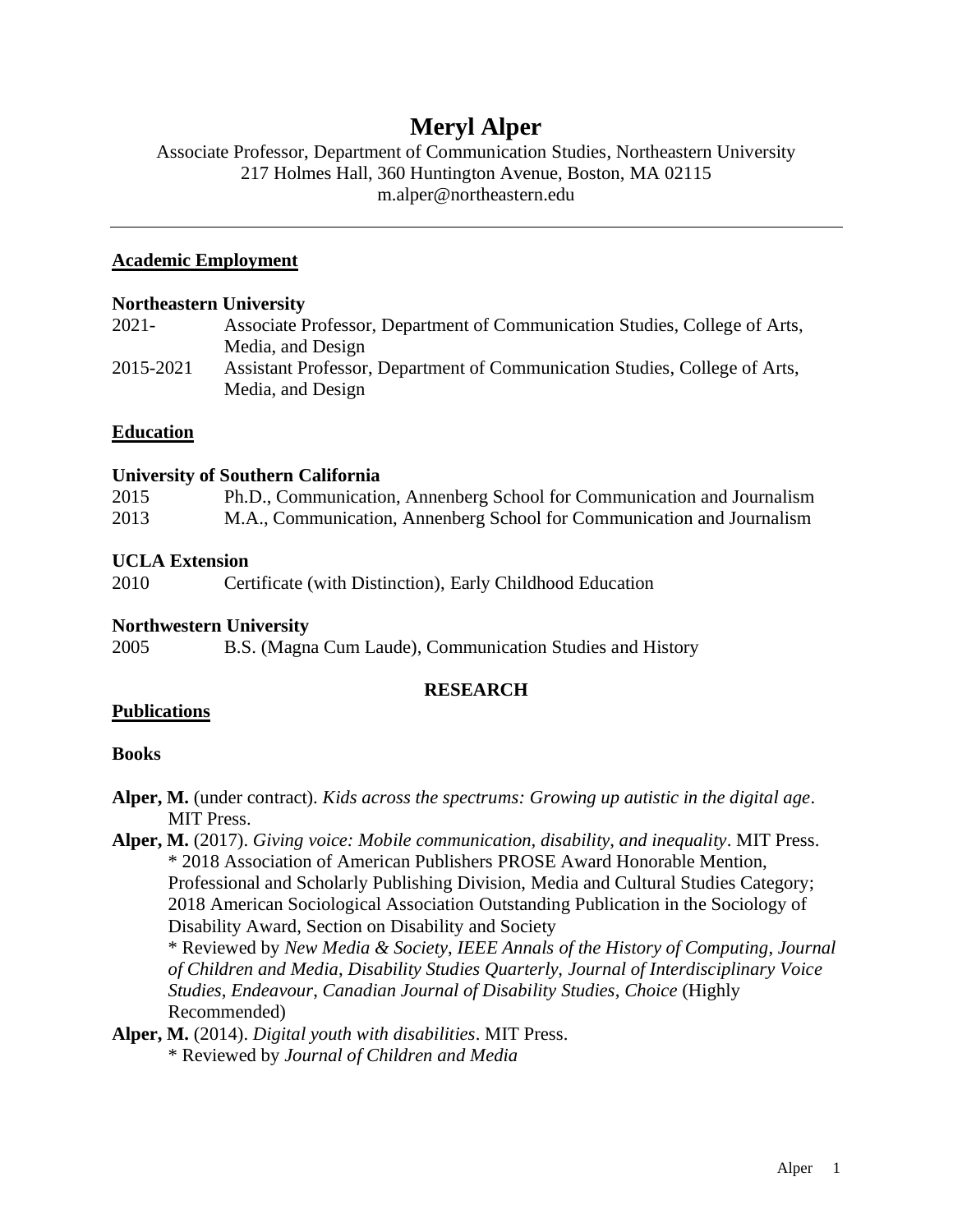#### **Journal Articles (Peer Reviewed)**

- **Alper, M.**, Christiansen, E., Allen, A. A.., & Mello, S. (in press). Pediatric media guidance for parents of children on the autism spectrum: A thematic analysis. *Health Communication*.
- Perovich, L. J., **Alper, M.**, & Cleveland, C. (in press). "Self-Quaranteens" process COVID-19: Understanding information visualization language in memes. *Proceedings of the ACM on Human Computer Interaction*.
- Fox, J., Pearce, K. E., Massanari, A. L., Riles, J. M., Szulc, Ł., Ranjit, Y. S., Trevisan, F., Soriano, C. R. R., Vitak, J., Arora, P., Ahn, S. J., **Alper, M.**, Gambino, A., Gonzalez, C., Lynch, T. L., Williamson, L. D., & Gonzales, A. L. (in press). Open science, closed doors? Countering marginalization through an agenda for ethical, inclusive research in communication. *Journal of Communication*.
- **Alper, M.** (2021). U.S. parent perspectives of media guidance from pediatric autism professionals. *Journal of Children and Media*, *15*(2), 165–182.
- **Alper, M.** (2021). Critical media access studies: Deconstructing power, visibility, and marginality in mediated space. *International Journal of Communication*, *15*, 840–861.
- Mello, S., **Alper, M.**, & Allen, A. A. (2020). Physician mediation theory and pediatric media guidance in the digital age: A survey of autism medical and clinical professionals. *Health Communication*, *35*(8), 955–965.
- **Alper, M.** (2019). Portables, luggables, and transportables: Historicizing the imagined affordances of mobile computing. *Mobile Media & Communication*, *7*(3), 322–340.
- Alper, M. (2019). Future talk: Accounting for the technological and other future discourses in daily life. *International Journal of Communication*, *13*, 715–735.
- **Alper, M.** (2018). Inclusive sensory ethnography: Studying new media and neurodiversity in everyday life. *New Media & Society*, *20*(10), 3560–3579.
- **Alper, M.**, & Goggin, G. (2017). Digital technology and rights in the lives of children with disabilities. *New Media & Society*, *19*(5), 726–740.
- Götz, M., Holler, A., & **Alper, M.** (2016). Children's preferences for TV show hosts: An international perspective on learning from television. *Journal of Children and Media*, *10*(4), 497–507.
- Jennings, N., & **Alper, M.** (2016). Young children's positive and negative parasocial relationships with media characters. *Communication Research Reports*, *33*(2), 96–102.
- **Alper, M.**, Katz, V., & Clark, L. S. (2016). Researching children, intersectionality, and diversity in the digital age. *Journal of Children and Media*, *10*(1), 107–114. \* Reprinted (2017), in D. Lemish, A. Jordan, & V. Rideout (Eds.), *Children, adolescents, and media: The future of research and action* (pp. 111–118). London: Routledge.
- **Alper, M.** (2015). Augmentative, alternative, and assistive: Reimagining the history of mobile computing and disability. *IEEE Annals of the History of Computing*, *37*(1), 93–96.
- **Alper, M.** (2014). "Can Our Kids Hack It With Computers?": Constructing youth hackers in family computing magazines (1983-1987). *International Journal of Communication*, *8*, 673–698.
- **Alper, M.** (2014). War on Instagram: Framing conflict photojournalism with mobile photography apps. *New Media & Society*, *16*(8), 1233–1248.
- **Alper, M.**, & Herr-Stephenson, B. (2013). Transmedia play: Literacy across media. *Journal of Media Literacy Education*, *5*(2), 366–369.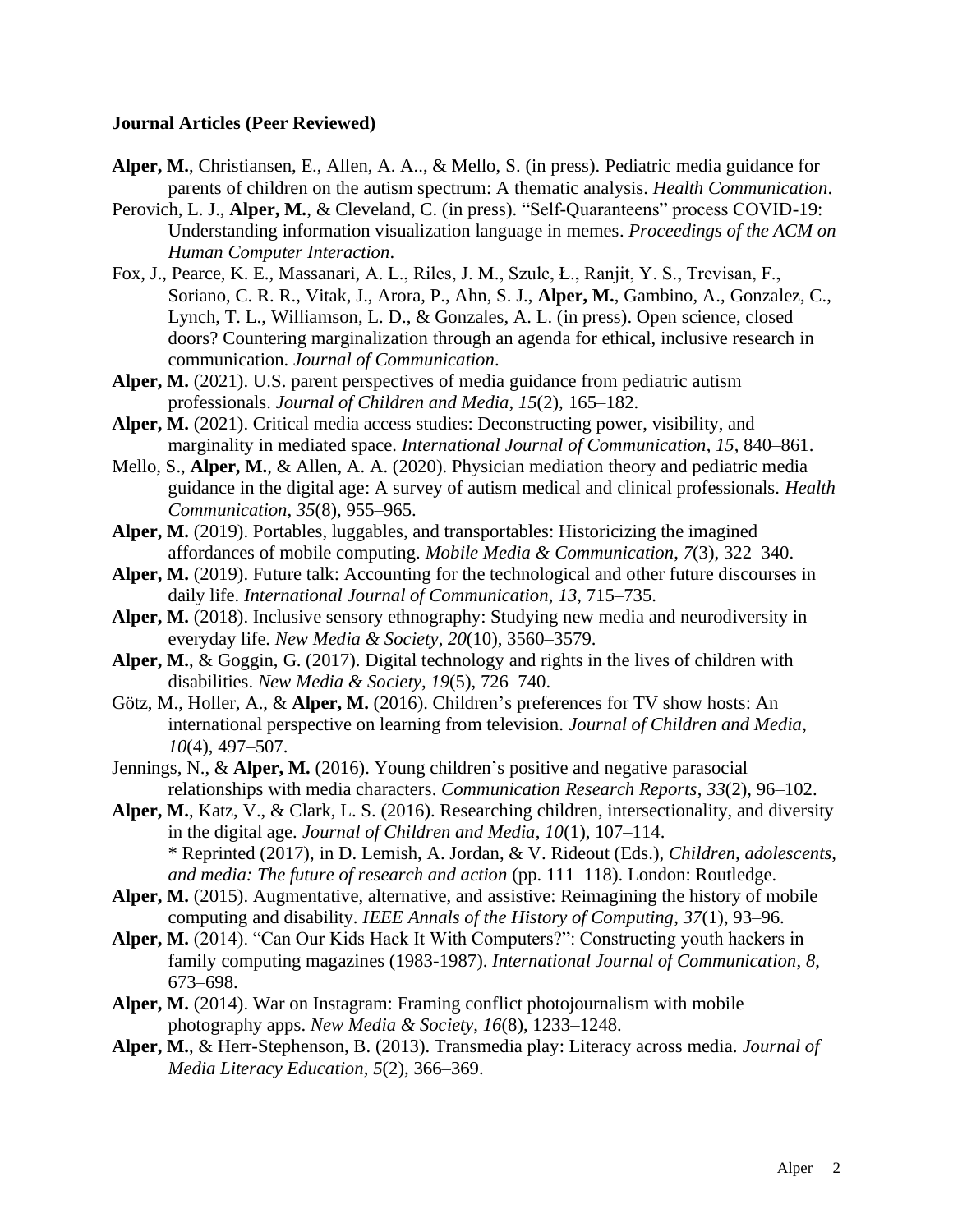- **Alper, M.** (2013). Developmentally appropriate New Media Literacies: Supporting cultural competencies and social skills in early childhood education. *Journal of Early Childhood Literacy*, *13*(2), 175–196.
- **Alper, M.**, Hourcade, J.P., & Gilutz, S. (2012). Adding reinforced corners: Designing technologies for children with disabilities. *ACM Interactions*, *14*(6), 72–75.
- **Alper, M.** (2012). Promoting emerging new media literacies among young children with blindness and visual impairment. *Digital Culture and Education*, *4*(3).

# **Book Chapters**

- Prendella, K., & **Alper, M.** (in press). Media and children with disabilities. In D. Lemish (Ed.), *Routledge international handbook of children, adolescents, and media* (2<sup>nd</sup> ed). Routledge.
- Jennings, N., Caplovitz, A. G., & **Alper, M.** (in press). Media use among children with chronic health conditions during the early days of the coronavirus crisis. In M. Götz & D. Lemish (Eds.), *Children and media worldwide in a time of a pandemic*. Peter Lang.
- Prendella, K., & **Alper, M.** (in press). Inequality and day-to-day encounters with media. In R. L. Brown, M. Maroto, & D. Pettinicchio (Eds.), *Oxford handbook of the sociology of disability*. Oxford University Press.
- **Alper, M.**, & Irons, M. (2020). Digital socializing in children on the autism spectrum. In L. Green, D. Holloway, L. Haddon, K. Stevenson, & T. Leaver (Eds.), *Routledge companion to children and digital media* (pp. 348–357). Routledge.
- **Alper, M.** (2019). When face-to-face is screen-to-screen: Reconsidering mobile media as communication augmentations and alternatives. In K. Ellis, G. Goggin, B. Haller, & R. Curtis (Eds.), *Routledge companion to disability and media* (pp. 275–284). Routledge.
- **Alper, M.** (2017). Transmedia. In K. Peppler (Ed.), *Sage encyclopedia of out-of-school learning* (pp. 791–792). Sage.
- **Alper, M.**, & Haller, B. (2017). Social media use and mediated sociality among individuals with communication disabilities in the digital age. In K. Ellis, & M. Kent (Eds.), *Disability and social media: Global perspectives* (pp. 133–145). Routledge.
- **Alper, M.**, Ellcessor, E., Ellis, K., & Goggin, G. (2015). Reimagining the good life with disability: Communication, new technology, and humane connections. In H. Wang (Ed.), *Communication and "the good life*" (International Communication Association Theme Book Series, Vol. 2) (pp. 197–212). Peter Lang.
- **Alper, M.** (2013). Children and convergence culture. In D. Lemish (Ed.), *Routledge international handbook of children, adolescents and media* (pp. 148–155). Routledge.

### **Other**

### **White Papers and Reports (Non-Peer Reviewed)**

- Whittaker, M., (with **Alper, M.**, Bennett, C. L., Hendren, S., Kaziunas, L., Mills, M., Morris, M. R., Rankin, J., Rogers, E., Salas, M., & Myers West, S.)\* (2019). *Disability, bias, and AI*. AI Now. \*co-authors listed alphabetically
- Herr-Stephenson, B., & **Alper, M.**, (with Reilly, E., & Jenkins, H.) (2013). *T is for transmedia: Learning through transmedia play*. USC Annenberg Innovation Lab and The Joan Ganz Cooney Center at Sesame Workshop.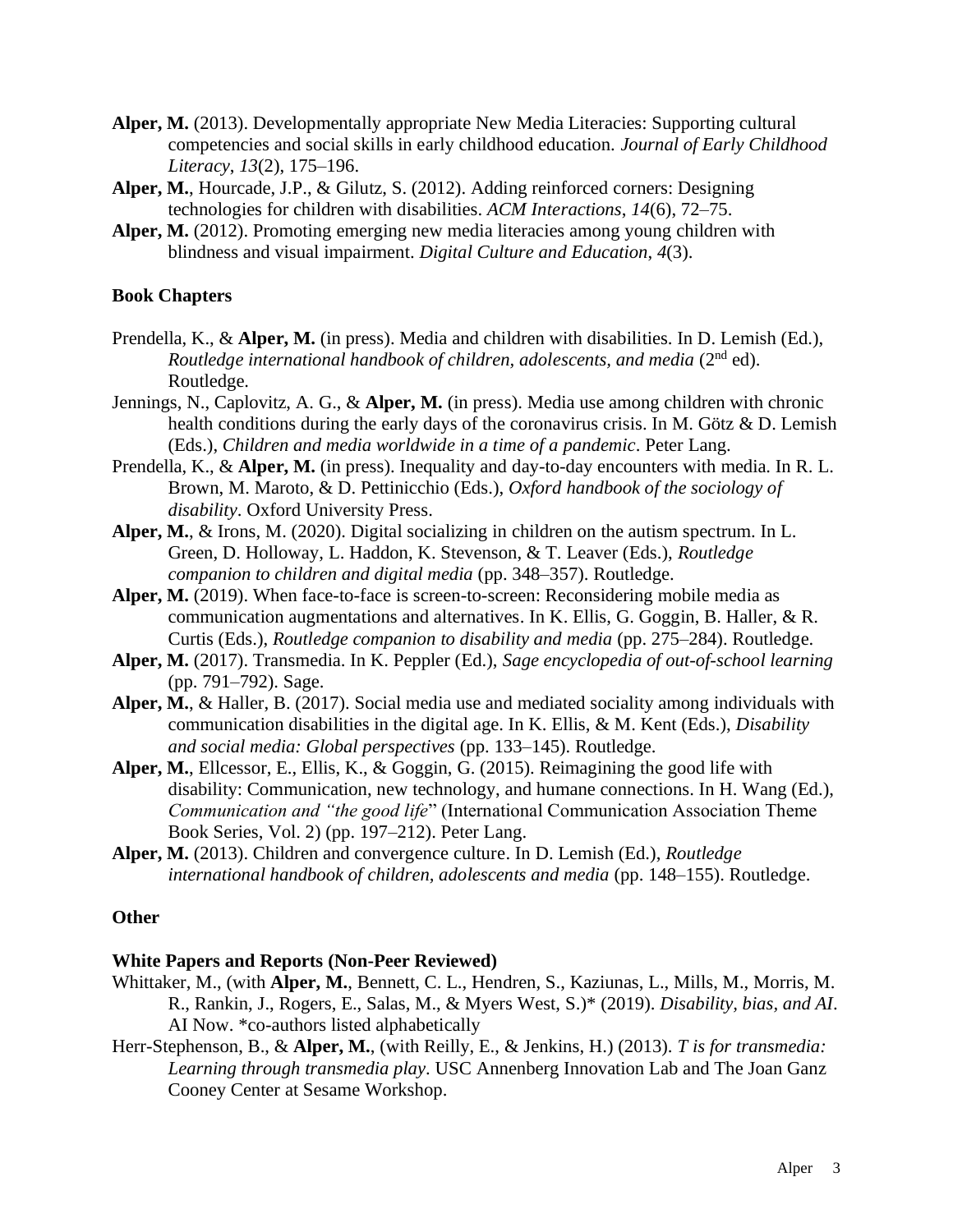#### **Conference Proceedings and Workshop Papers (Peer Reviewed)**

- Hourcade, J.P., Garzotto, F., Rozga, A., Tentori, M., Markopolous, P., Pares, N., Good, J., Pain, H., & **Alper, M.** (2014). Supporting children with complex communication needs. *Proceedings of the ACM Conference on Human Factors in Computing Systems (CHI)* (pp. 119–122). Toronto, Canada, April 26-May 1, 2014. ACM.
- **Alper, M.** (2013). Making space in the makerspace: Building a mixed-ability maker culture. *ACM International Conference on Interaction Design and Children (IDC)*, Workshop on Evaluating Accessibility in Fabrication Tools for Children, New York, NY.
- **Alper, M.**, Hourcade, J.P., & Gilutz, S. (2012). Interactive technologies for children with special needs. *Proceedings of the ACM International Conference on Interaction Design and Children (IDC)* (pp. 363–366). Bremen, Germany, June 12-15, 2012. ACM.

### **Book Reviews**

- **Alper, M.** (2020). Book Review: *Parenting for a Digital Future: How Hopes and Fears about Technology Shape Children's Lives* (S. Livingstone & A. Blum-Ross). *International Journal of Communication*, *14*, 5004–5006.
- **Alper, M.** (2016). Book Review: *Making Computers Accessible: Disability Rights & Digital Technology* (E. R. Petrick). *Technology and Culture*, *57*(4), 1027–1028.
- **Alper, M.** (2013). Book Review: *The Parent App: Understanding Families in the Digital Age* (L. S. Clark). *Journal of Children and Media*, *7*(4), 525–529.
- **Alper, M.** (2011). Book Review: *Quest to Learn: Developing the School for Digital Kids* (K. Salen et al.). *Journal of Children and Media*, *5*(4), 467–471.

### **Letters to the Editor**

**Alper, M.** (2020). Improving research on screen media, autism, and families of young children. *JAMA Pediatrics*, *174*(12), 1223.

### **Amicus Briefs**

*Carpenter v. United States*, No. 16-402 (U.S. Supreme Court, 2017) (co-signer to Brief of Amici Curiae, Data & Society Research Institute and Fifteen Scholars of Technology and Society in Support Of Petitioner).

# **Journal Articles (Non-Peer Reviewed)**

Götz, M., Mendel, C., Lemish, D., Jennings, N., Hains, R., Abdul, F., **Alper, M.** … Yee, A. Z. H.\* (2020). Children, COVID-19 and the media: A study on the challenges children are facing in the 2020 coronavirus crisis. *TelevIZIon*, *33*(1), 4–9. \*co-authors listed alphabetically

### **Public Commentary**

- **Alper, M.** (2020, November 30). [CAMmer In the Spotlight: Meryl Alper.](https://ica-cam.org/in-the-spotlight/meryl-alper/) *Website of the International Communication Association (ICA) Children, Adolescents, and Media Division*. (Invited Interview)
- **Alper, M.** (2020, October 27). [The silver lining of virtual school for some autistic students.](https://slate.com/technology/2020/10/virtual-school-autistic-students-social-life.html) *Slate (Future Tense)*.
- **Alper, M.**, & Jackson, L. (2019, April 25). [LEGO Braille Bricks.](http://www.criticalaxis.org/critique/lego-braille-bricks/) *Critical Axis*.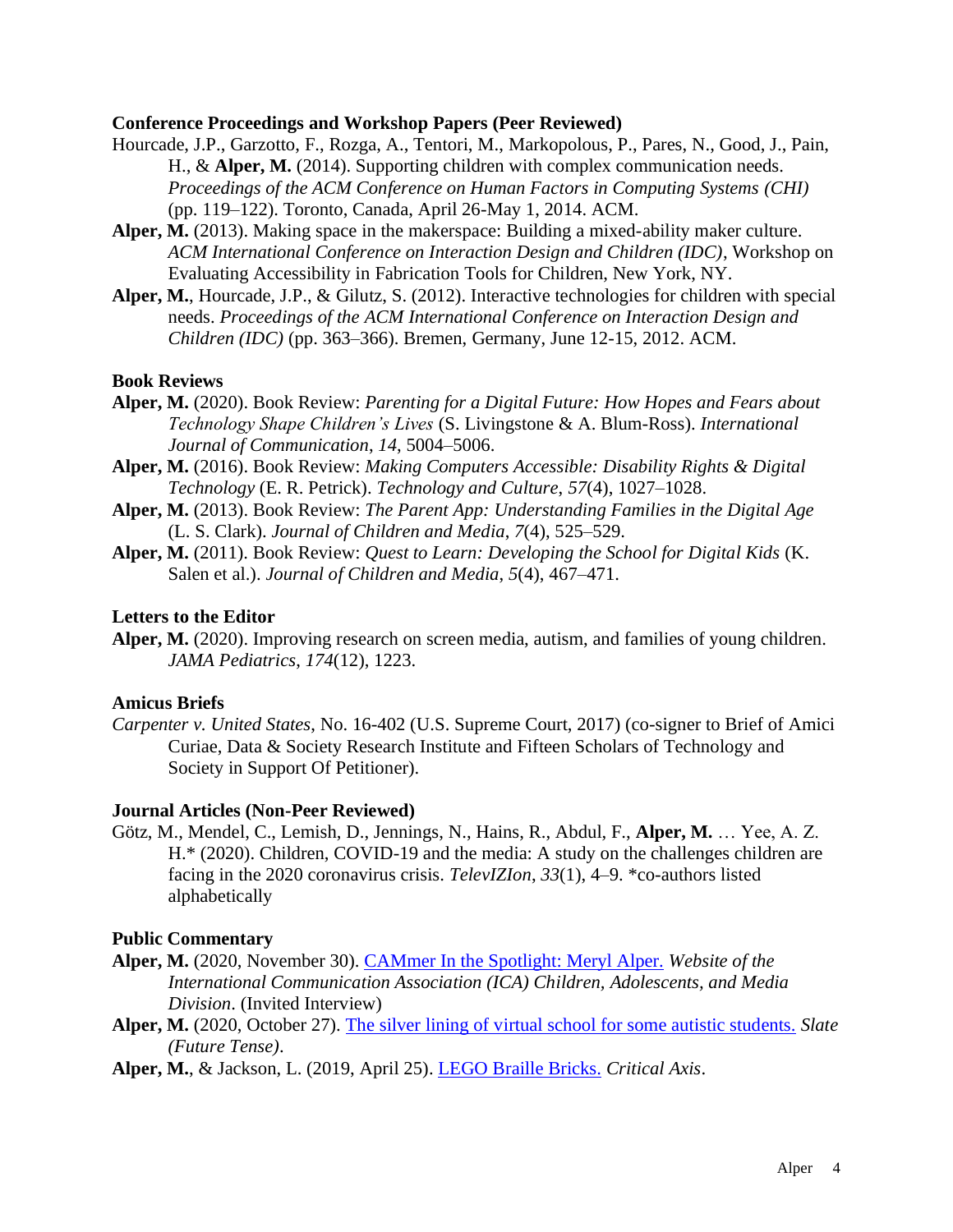- **Alper, M.** (2018, March 6). [Can technology really 'give voice' to disabled people?](https://psmag.com/social-justice/can-technology-really-give-voice-to-disabled-people) *Pacific Standard*.
- **Alper, M.** (2017, July 21). [Talking like a "Princess": What speaking machines say about human](https://thenewinquiry.com/blog/talking-like-a-princess-what-speaking-machines-say-about-human-biases/) [biases.](https://thenewinquiry.com/blog/talking-like-a-princess-what-speaking-machines-say-about-human-biases/) *Lady Science*, 34.
- Alper, M. (2017, June 13). [Personal computing and personhood in design and disability.](http://blog.castac.org/2017/06/computing-design-disability/) *CASTAC (Committee for the Anthropology of Science, Technology & Computing), General Anthropology Division, American Anthropological Association*. (Invited Commentary)
- **Alper, M.**, & Greene, D. (2017, June 7). [Author Interview: Meryl Alper on "Giving Voice."](http://culturedigitally.org/2017/06/author-interview-meryl-alper-on-giving-voice/) *Culture Digitally*. (Invited Interview)
- **Alper, M.** (2016, September 21). [What ABC's new](https://www.vice.com/en_us/article/wnxpv4/what-abcs-new-tv-series-speechless-can-tell-us-about-voice) TV series *Speechless* can tell us about ["voice."](https://www.vice.com/en_us/article/wnxpv4/what-abcs-new-tv-series-speechless-can-tell-us-about-voice) *VICE Motherboard*.
- **Alper, M.** (2016, April 21). [No child's brain is the same.](http://www.zocalopublicsquare.org/2016/04/21/what-constant-screen-time-does-to-kids-brains/ideas/up-for-discussion/) *Zócalo Public Square* (Syndicated by *[Dallas Morning News](http://www.dallasnews.com/opinion/commentary/2016/04/26/what-is-constant-internet-doing-to-our-children)*). (Invited Commentary)

# **Honors and Awards**

| 2018 | <b>Association of American Publishers, PROSE Award Honorable Mention for</b>           |
|------|----------------------------------------------------------------------------------------|
|      | Giving Voice, Professional and Scholarly Publishing Division, Media and Cultural       |
|      | <b>Studies Category</b>                                                                |
| 2018 | <b>American Sociological Association</b> , Outstanding Publication in the Sociology of |
|      | Disability Award for <i>Giving Voice</i> , Section on Disability and Society           |
| 2017 | <b>International Communication Association</b> , Top Faculty Paper Award,              |
|      | Philosophy, Theory and Critique Division                                               |
| 2017 | <b>International Communication Association</b> , Top 8 Paper Award, Mobile             |
|      | <b>Communication Interest Group</b>                                                    |
| 2015 | International Communication Association, Top 3 Poster Award, Children,                 |
|      | <b>Adolescents and Media Division</b>                                                  |
| 2014 | University of Southern California, Outstanding Teaching Assistant Award,               |
|      | Department of Communication                                                            |
| 2014 | University of Southern California, Oxford Internet Institute Summer Doctoral           |
|      | Program Travel Grant, Department of Communication                                      |
| 2013 | <b>Society for the History of Technology, Junior Scholar Conference Travel Grant</b>   |
| 2011 | <b>International Communication Association</b> , Top Student Paper Award,              |
|      | Children, Adolescents and Media Division                                               |
| 2005 | <b>Northwestern University, Communication Studies Senior Thesis Honors</b>             |
| 2005 | <b>Northwestern University, Communication Studies Undergraduate Departmental</b>       |
|      | Excellence                                                                             |
| 2004 | Northwestern University, Doron Abosch Memorial Scholarship, Northwestern               |
|      | Club of New York                                                                       |

### **Fellowships and Faculty Affiliations**

2018- **Northeastern University**, Faculty Scholar, Institute for Health Equity and Social Justice Research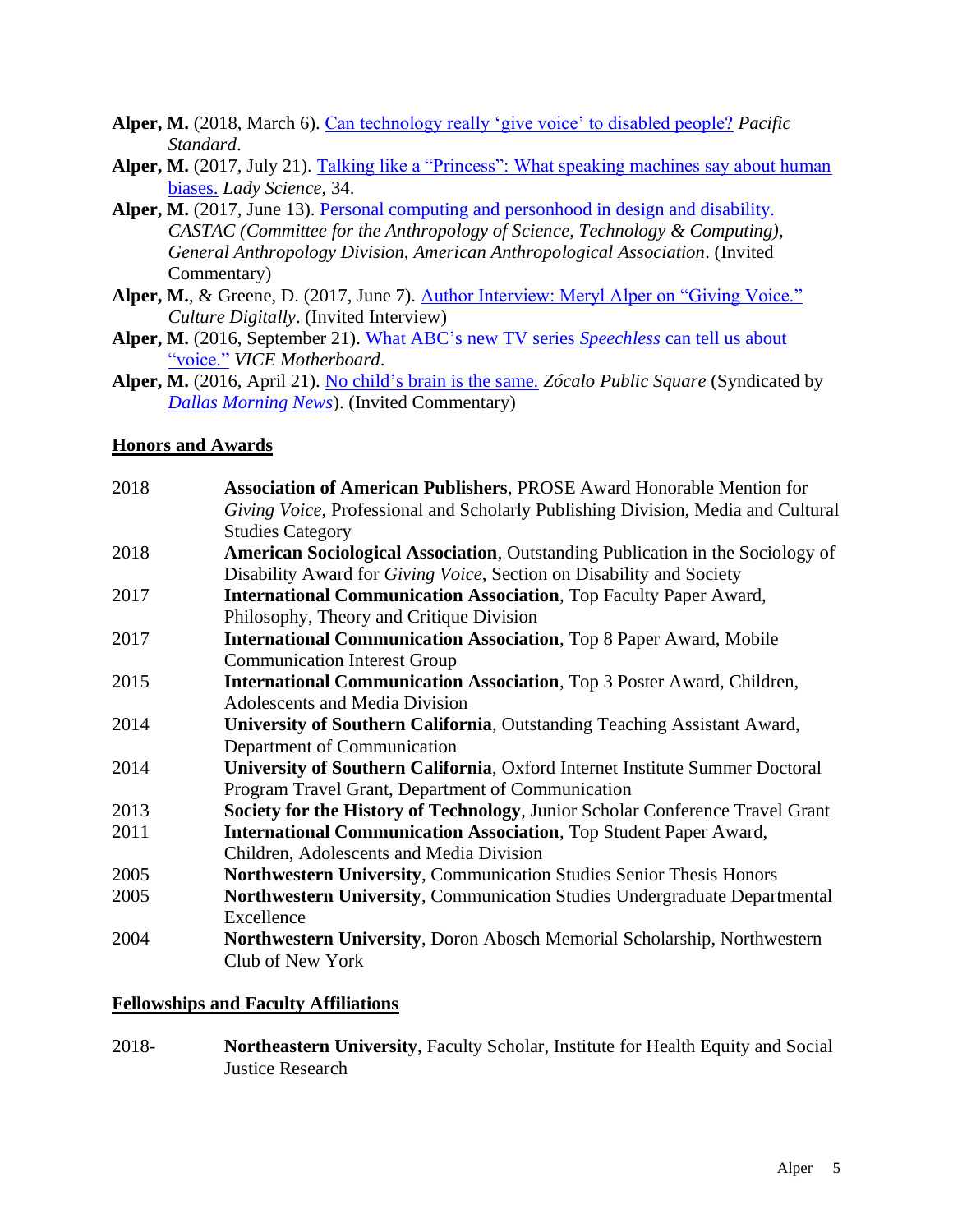- 2018-2019 **Northeastern University**, Dean's Research Fellow, College of Arts, Media, and Design
- 2018-2019 **Northeastern University**, Faculty Fellow, Northeastern Humanities Center
- 2015-2018 **Harvard University**, Faculty Associate, Berkman Klein Center for Internet and Society
- 2010-2015 **Annenberg Foundation**, Doctoral Fellowship, University of Southern California

### **Scholarly Presentations**

# **Keynote Addresses**

- Alper, M. (2021, March). *Critical media access studies: Examining the benefits and limits of accessibility in mediated spaces*. Dis-/Abilities and Digital Media, German Research Foundation (DFG) Scientific Network. University of Konstanz, Konstanz, Germany. (Remote presentation)
- Alper, M. (2019, August). *Digital media, youth, and disability*. Keynote address at +aprendizajes Conference. Fundación Ceibal, Montevideo, Uruguay.
- Alper, M. (2019, June). *Redefining mediated human connections through disability and digital technology*. Keynote address at #ScreentimeBU Graduate Student Conference, Division of Emerging Media Studies. Boston University, Boston, MA.
- Alper, M. (2016, April). *Universal design for learning*. Keynote address at U.S. Department of Education Ready to Learn Grant Advisory Board Meeting. Twin Cities Public Television, Washington, DC.

### **Sponsored Panels**

- Alper, M. (2018, May). *Screen time and the lives of children* (with Amy Jordan, Jan Van den Bulck, and Sun Sun Lim, co-panelists). Sponsored session at International Communication Association, Prague, Czech Republic.
- Alper, M. (2017, September). *Media for social responsibility: Life with autism spectrum disorder* (with Ron Suskind, featured panelist; Tina Caswell, Susanne Bruyere, & Nadine Vogel, co-panelists). Park Distinguished Visitor Series, Park School of Communications. Ithaca College, Ithaca, NY.
- Alper, M. (2016, August). *Creative computing for all* (with Karen Brennan, moderator; Nick Giacobbe & Rhianon Gutierrez, co-panelists). Keynote panel at Scratch Conference. MIT Media Lab, Cambridge, MA.

# **Invited Talks**

- Alper, M. (2021, December). *Advancing digital and educational equity for autistic youth*. Aspen Institute Virtually Human Working Group. (Remote presentation)
- Alper, M. (2021, March). *Critical media access studies: Examining the benefits and limits of accessibility in mediated spaces*. Department of Communication, University of Connecticut, Storrs, CT. (Remote presentation)
- Alper, M. (2021, March). *Only a mother's touch(screen): The materiality of maternal labor and assistive technology*. Explorations in the Medical Humanities: Parenting in Pandemic. The Society of Fellows and Heyman Center for the Humanities. Columbia University, New York, NY. (Remote presentation)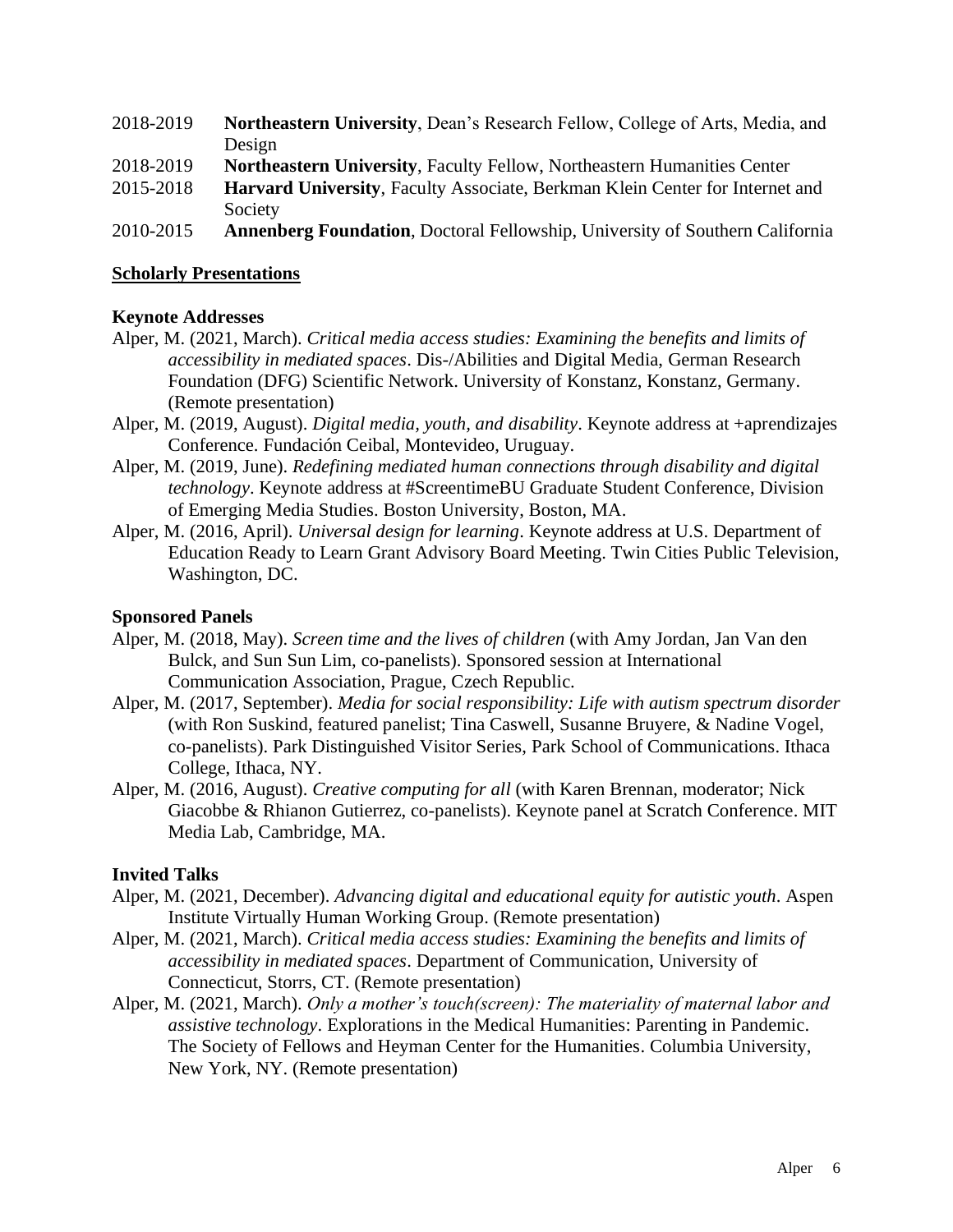- Alper, M. (2021, February). *Maximizing the participation of children on the autism spectrum in research*. PBS KIDS, Arlington, VA. (Remote presentation)
- Alper, M. (2021, January). *Creating inclusive children's media for autism and neurodiversity.*  PBS KIDS, Arlington, VA. (Remote presentation)
- Alper, M. (2020, October). *Parenting digital youth on the spectrum during the pandemic*. Ask the Experts: Screens, Students, and ASD. Children and Screens: Institute of Digital Media and Child Development, Cold Spring Harbor, NY. (Remote presentation)
- Alper, M. (2020, June). *Children on the autism spectrum and media: What should children's media producers know in the age of COVID-19?* Prix Jeunesse International 2020, Munich, Germany. (Remote presentation)
- Alper, M. (2020, March). *Disability, voice, and the social implications of communication technologies*. University of Delaware Grand Challenges Program, Designing Inclusive Futures Project. University of Delaware, Newark, DE.
- Alper, M. (2020, February). *Promoting equity in digital learning through inclusive sensory ethnography.* Connected Learning Lab, UC Irvine, Irvine, CA. (Remote presentation)
- Alper, M. (2019, October). *Digital media, disability, and youth: Opportunities for learning, voice, and sociality*. Teachers College, Columbia University, New York, NY.
- Alper, M. (2019, May). *Disability, voice, and the social implications of communication technology*. LEAD20@MIT: Leadership in the Digital Age. Ruderman Family Foundation and MIT Sloan School of Management, Cambridge, MA.
- Alper, M. (2019, February). *Disability and the social implications of communication technology*. Learning Sciences Speaker Series, Center for Teaching & Learning. Boston University, Boston, MA.
- Alper, M. (2018, November). *Disability and the social implications of communication technology*. Doctoral Colloquium in Learning and Development, Graduate School of Education. Harvard University, Cambridge, MA.
- Alper, M. (2018, November). *Disability tech*. Architectural Access Workshop Series, Department of Architecture. MIT, Cambridge, MA.
- Alper, M. (2018, August). *The cultural politics of "sensory-friendly" mediated spaces*. Communicating Universal Design, Department of Design Sciences, Faculty of Engineering. Lund University, Lund, Sweden.
- Alper, M. (2018, April). *Reconsidering connection and conversation through disability and communication technology*. Disrupting Distance: Evolving Connections and Disconnects in the Digital Age Symposium. Bard Graduate Center, New York, NY.
- Alper, M. *Giving voice: Mobile communication, disability, and inequality* (Invited book talks after publication).
	- University of Michigan, Department of Communication Studies, Communication and Media Speaker Series, Ann Arbor, MI (2017, November).
	- University of Southern California, Annenberg School for Communication and Journalism, Annenberg Research Seminar, Los Angeles, CA (2017, August).
	- UC San Diego, UCSD Center for Humanities, Transdisciplinary Disability Studies Reading Group, San Diego, CA (2017, May).
	- Harvard University, Berkman Klein Center for Internet and Society (with Elizabeth Ellcessor), Cambridge, MA (2017, May).
	- Institute for Human Centered Design, Boston, MA (2017, May).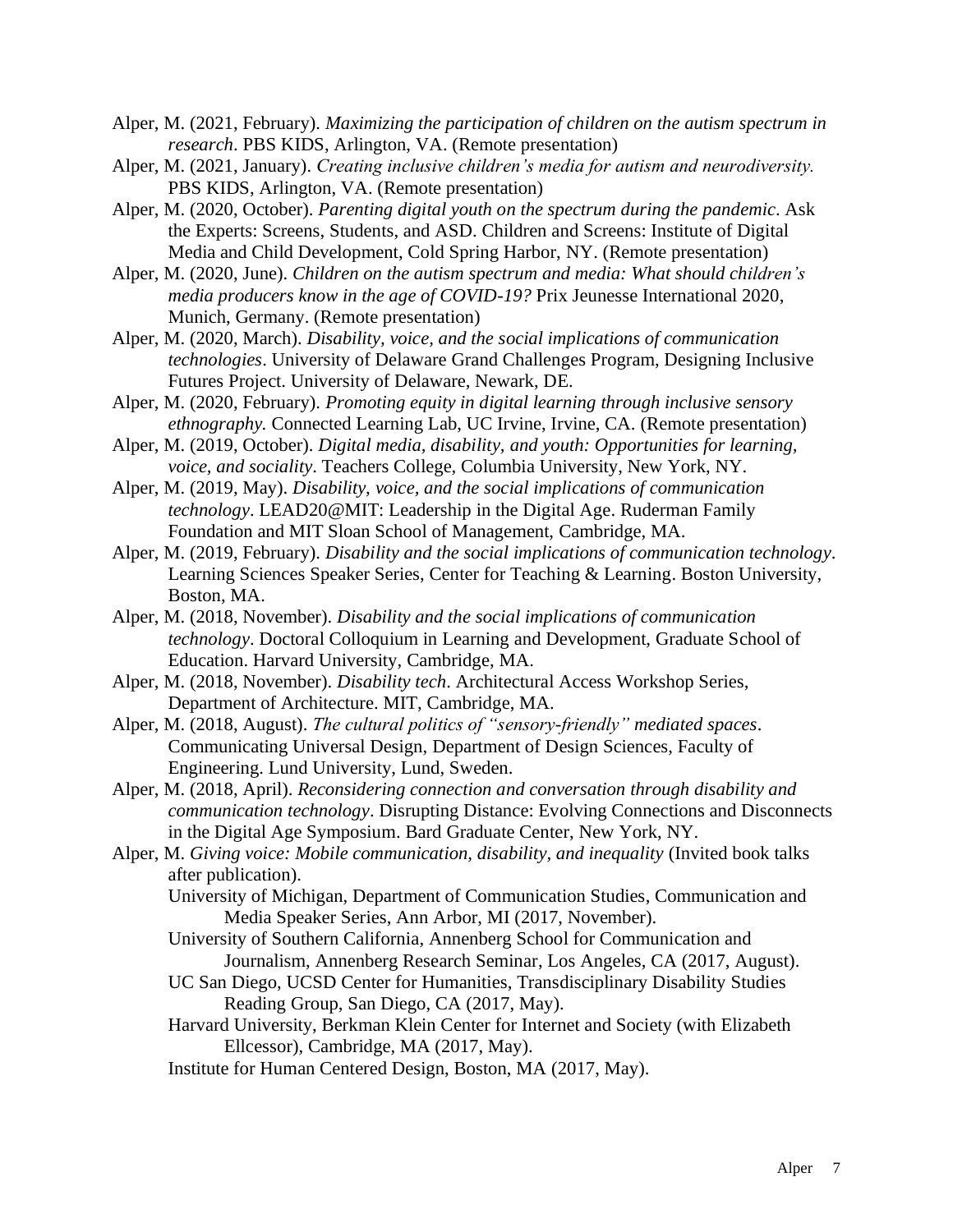University of Maryland, Human-Computer Interaction Lab, College Park, MD (2017, April).

Data & Society Research Institute, New York, NY (2017, April).

University of North Carolina, School of Journalism and Mass Communication, Mary Junck Research Colloquium Series, Chapel Hill, NC (2017, January).

- Alper, M. (2017, May). *Growing up autistic in the digital age: Early fieldwork and findings.* Access for All: Designing Experiences for People with Autism Symposium. New York Transit Museum, Brooklyn, NY.
- Alper, M. (2017, April). *Augmenting communication for non-speaking youth with new media and popular culture.* Tech Kids Unlimited, NYU Tandon School of Engineering, Brooklyn, NY.
- Alper, M. (2016, May). *Reconsidering conversation: Mobile media as communication augmentations and alternatives*. Department of Communication, University of Washington, Seattle, WA.
- Alper, M. (2016, January). *Networked immobility*. Faculty Ideas Session. Berkman Center for Internet and Society, Harvard University, Cambridge, MA.
- Alper, M. (2015, October). *New directions in supporting digital youth with disabilities*. Center on Media and Child Health, Children's Hospital Boston, Boston, MA.
- Alper, M. (2015, June). *Playing with transmedia and gender in children's storytelling*. St. Pölten University of Applied Sciences, Vienna, Austria.
- Alper, M. (2015, January). *Making a difference. One app at a time?: Disability, distinction, and domestic access*. Microsoft Research New England, Social Media Collective, Cambridge, MA.
- Alper, M. (2014, October). *Augmenting communication for non-speaking youth with new media and popular culture.* Department of Informatics, UC Irvine, Irvine, CA.
- Alper, M. (2014, October). *Giving "screen time" a time-out: Rethinking media use among youth with disabilities.* Center for Autism and Neurodevelopmental Disorders, Santa Ana, CA.
- Alper, M. (2014, May). *"I wish he loves games": The media practices of autistic youth with complex communication needs.* Robotics and Autonomous Systems Center Interaction Lab, Viterbi School of Engineering, USC, Los Angeles, CA.
- Alper, M. (2014, March). *Digital media and early learning: "Greatest hits" 2014.* UCLA Early Care and Education Center, Los Angeles, CA.
- Alper, M. (2013, October). *Youth with disabilities and their digital media use.* New America Foundation, Washington, DC.
- Alper, M. (2012, October). *From Minnie Mouse to Minecraft: Children's transmedia storytelling and play.* Advertising Research Foundation Youth Forum, Burbank, CA.

#### **Invited Panel**

- Alper, M. (2020, October). *Every body: A conversation with Sara Hendren & Elizabeth Guffey* (respondent; with Matthew Battles, moderator). Making (It) Work Series, metaLAB and Berkman Klein Center for Internet and Society. Harvard University, Cambridge, MA.
- Alper, M. (2017, May). *Conversation with Heben Nigatu, Buzzfeed's* Another Round *Podcast*  (panelist; with Jonathan Sun, moderator; Kishonna Gray, co-panelist). MIT Online Humor Conversation Series, Cambridge, MA.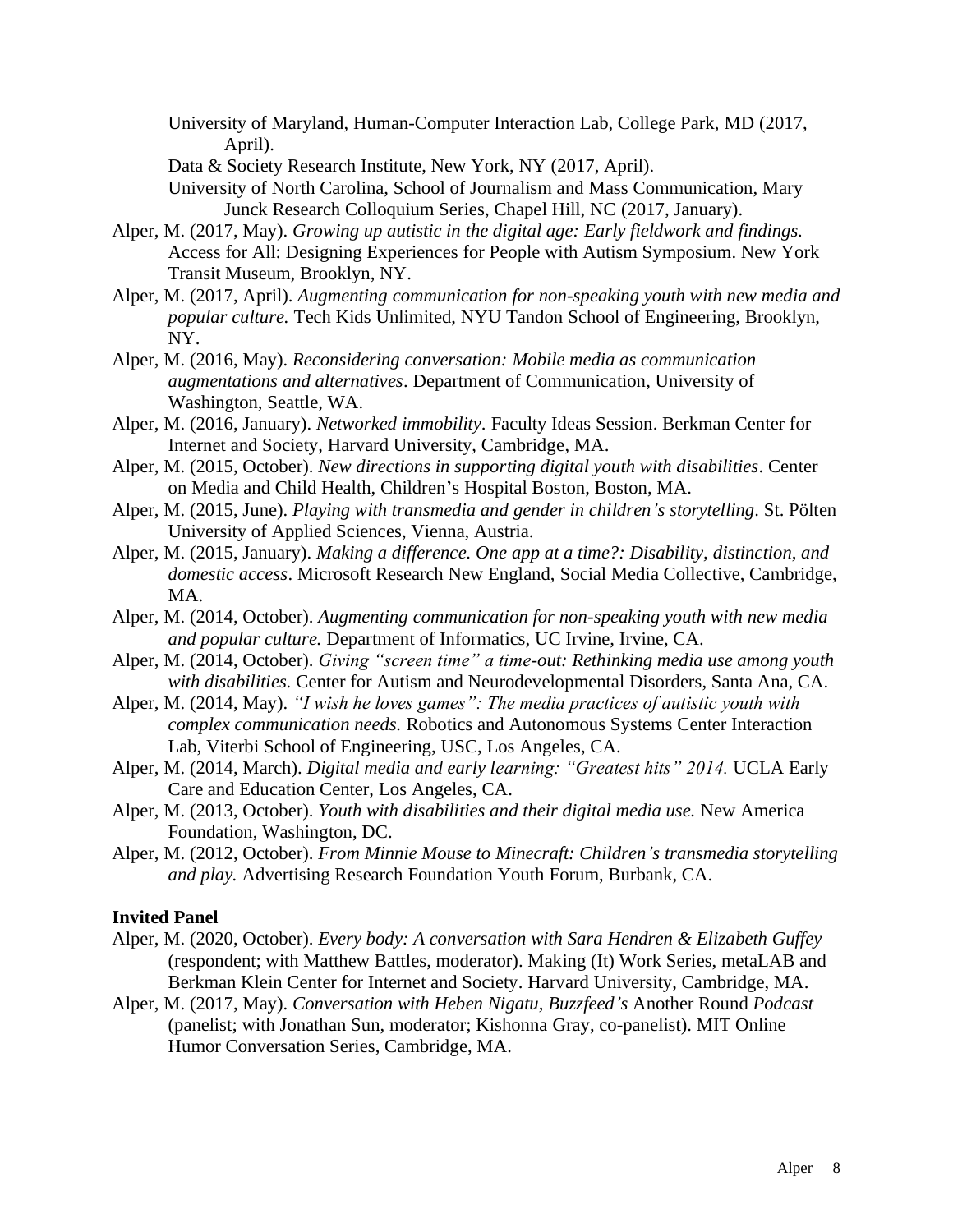Alper, M. (2016, October). *The turn to "tween": An age category and its cultural consequences* (panelist; with Marah Gubar, moderator; Tyler Bickford, co-panelist). MIT Communications Forum, Cambridge, MA.

# **Workshop Organizer**

2017 Shared Realities: Disability, Technology, and Inclusion (sponsored by Microsoft Research, co-organized with Dylan Mulvin, Microsoft Research)

### **Sponsored Workshops and Institutes**

- 2019 Invited Participant (with full funding), Workshop on Disability, Bias, and AI, Microsoft Research and the AI Now Institute, New York, NY.
- 2018 Invited Participant (with full funding), Communicating Universal Design, Department of Design Sciences, Faculty of Engineering, Lund University, Lund, Sweden.
- 2018 Invited Participant (with full funding), Developmental Science in the Digital Age, Society for Research in Child Development and Jacobs Foundation, Irvine, CA.
- 2018 Invited Participant, Making Sense of Algorithmic Systems, STS Program, Tufts University, Medford, MA.
- 2018 Invited Participant (with partial funding), Social Science Foo Camp, Facebook Headquarters, Menlo Park, CA.
- 2016 Participant, Jacobs Foundation-sponsored Pre-Conference Workshop, Society for Research in Child Development Special Topic Meeting: Technology and Media in Child Development, UC Irvine, Irvine, CA.
- 2016 Participant, Early Career Mentoring Program, Society for Research in Child Development Special Topic Meeting: Technology and Media in Child Development, UC Irvine, Irvine, CA.
- 2016 Invited Participant (with full funding), NSF Workshop on Youth, Learning, and Data Science, UC Berkeley, Berkeley, CA.
- 2015 Participant (with full funding), NSF-sponsored Doctoral Colloquium, iConference, Irvine, CA.
- 2014 Participant (competitive), Oxford Internet Institute, Summer Doctoral Program, Oxford, UK.

### **Conference Presentations and Panel Discussions**

- Alper, M. (2022, May). *"can we be friends? on social media": A qualitative study of autistic children's friendships in the digital age.* International Communication Association, Children, Adolescents and Media Division, Paris, France.
- Alper, M., Jennings, N., & Caplovitz, A. (2021, May). *Children living with chronic illness, disability, and the media during the coronavirus crisis.* International Communication Association, Children, Adolescents and Media Division. (Remote presentation)
- Alper, M., Mello, S., & Allen, A. A. (2021, May). *Doctors' orders: Examining pediatric media guidance topics and correlates in the context of autistic children*. International Communication Association, Children, Adolescents and Media Division. (Remote presentation)
- Mankoff, J., Alper, A., McDonnell, E., Mack, K., Potluri, V., & Kasnitz, D. (2021, April). *Human computer interaction folk have found disability studies: Playing together well!*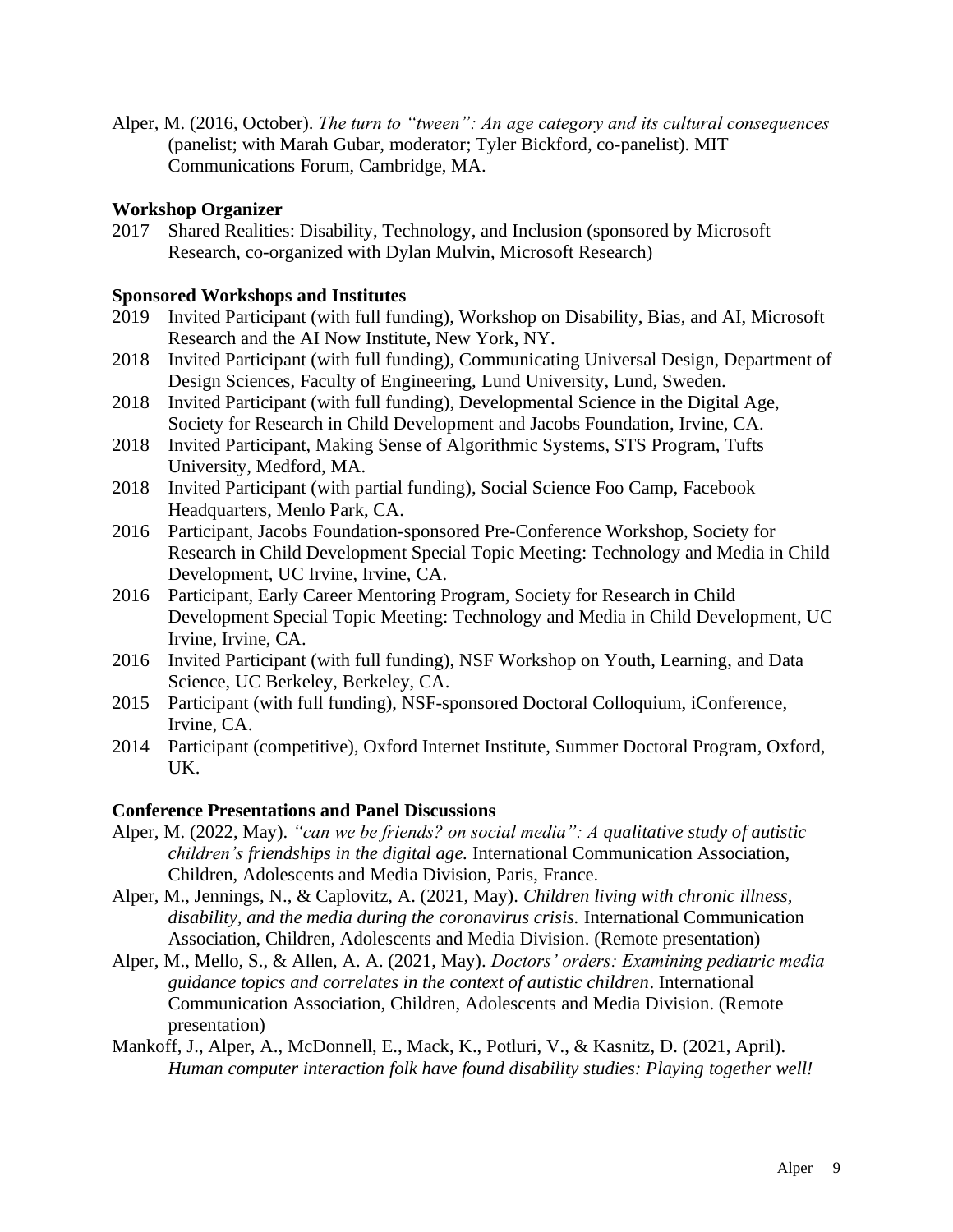Panel discussion at the Society for Disability Studies Conference (SDS@OSU). (Remote presentation)

- Alper, M. (2019, May). *The cultural politics of "sensory-friendly" mediated spaces*. International Communication Association, Activism, Communication and Social Justice Interest Group, Washington, DC.
- Alper, M. (2019, May). *Portables, luggables, and transportables: Historicizing the imagined affordances of mobile computing.* International Communication Association, Mobile Communication Interest Group, Washington, DC.
- Alper, M., Mello, S., & Allen, A. (2019, May). *Physician mediation theory and pediatric media guidance in the digital age: A survey of autism medical and clinical professionals.*  International Communication Association, Health Communication Division, Washington, DC.
- Allen, A., Alper, M., Shane, H., & Haynes, C. (2018, November). *Attitudes & use of screen media in families of children with autism: A survey.* American Speech-Language-Hearing Association Annual Convention, Boston, MA.
- Alper, M., Paulsen, K., Hjorth, L., Parisi, D., & Archer, J. (2018, October). *On haptics, touch, and the internet*. Roundtable panel at the Annual Conference of the Association of Internet Researchers (AoIR), Montreal, QC.
- Alper, M. (2018, August). *Disability and digital technology*. Special session on "Digital Innovations for Change: Public Sociology in the 21st Century." American Sociological Association Annual Meeting, Philadelphia, PA.
- Alper, M. (2018, May). *Future talk: Lay theories of technological and other futurities*. International Communication Association, Children, Adolescents and Media Division, Prague, Czech Republic.
- Allen, A., Alper, M., Shane, H., & Haynes, C. (2017, November). *Interprofessional development of a survey exploring mobile technology use among families of children with autism.* American Speech-Language-Hearing Association Annual Convention, Los Angeles, CA.
- Patel, R., & Alper, M. (2017, November). *Giving voice to social communication outcomes in an increasingly diverse & digital age.* American Speech-Language-Hearing Association Annual Convention, Los Angeles, CA.
- Alper, M. (2017, August). *Disability: Making "sense" of computing through sensory processing disorder and autism*. Panel on "Making Sense of Computing: Methods, Uses, and Histories." Annual Meeting of the Society for Social Studies of Science, Boston, MA.
- Alper, M. (2017, May). *Hearing synthetic speech as human: Disability, technology, and the politics of listening to computerized voice*. International Communication Association, Philosophy, Theory and Critique Division, San Diego, CA. (Top Faculty Paper Award; Philosophy, Theory and Critique Division)
- Alper, M. (2017, May). *Making a case for iPad cases: Theorizing mobile accessories and materiality*. International Communication Association, Mobile Communication Interest Group, San Diego, CA. (Top 8 Paper Award; Mobile Communication Interest Group)
- Alper, M. (2017, May). *Keeping voices attached to people: Disability, demagogues, and design in media.* International Communication Association Conference, Pre-Conference on Media Justice: Race, Borders, Disability, Data, San Diego, CA.
- Alper, M. (2016, November). *Bringing in disability to bring back class: Understanding media and technology for contemporary times and people*. Plenary on Media and Class in the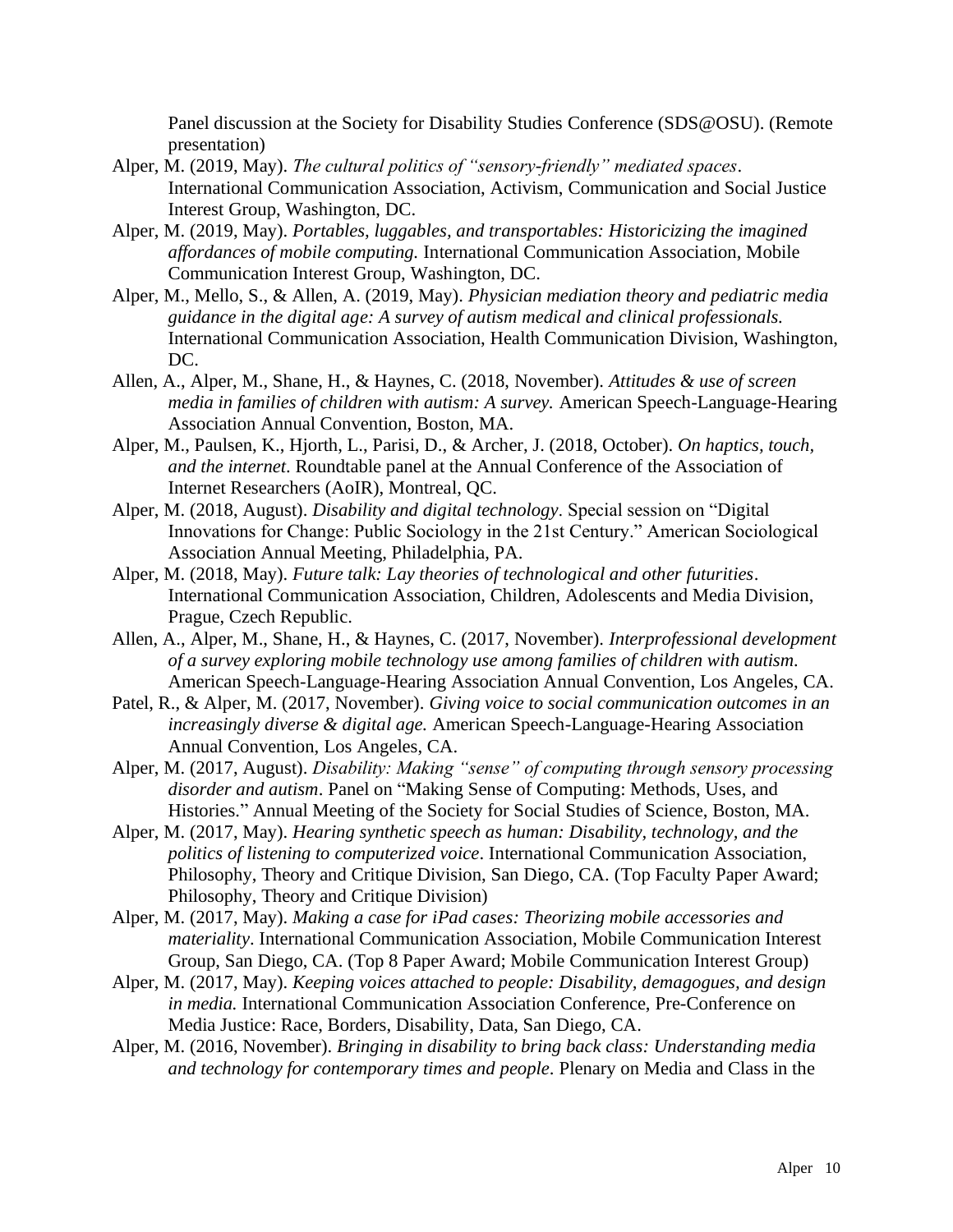21st Century. Media & Class in the 21st Century Pre-Conference, National Communication Association Conference, Philadelphia, PA.

- Alper, M. (2016, October). *The communicative value of recreational media use among children with complex communication needs*. Society for Research in Child Development, Special Topic Meeting: Technology and Media in Children's Development, Irvine, CA.
- Katz, V., Alper, M., & Clark, L. S. (2016, October). *Researching children, intersectionality, and diversity in the digital age*. Society for Research in Child Development, Special Topic Meeting: Technology and Media in Children's Development, Irvine, CA.
- Alper, M. (2016, October). *Disability, digital media, and the "home technology divide."* Digital Media and Learning Conference, Irvine, CA.
- Goggin, G., & Alper, M. (2016, July). *Disability, children, and new challenges to digital policy and human rights.* International Association for Media and Communication Research Pre-Conference, Children's and Young People's Rights in the Digital Age. London School of Economics, London, UK.
- Alper, M., & Goggin, G. (2016, June). *Children with disabilities: Rights, digital tech, freedoms.* International Communication Association, Children, Adolescents and Media Division, Fukuoka, Japan.
- Alper, M. (2015, June). *Networked im/mobility: Infrastructural barriers to school district deployment of iPads as assistive technologies*. Digital Media and Learning Conference, Los Angeles, CA.
- Alper, M. (2015, May). *The trouble with "screen time": Disability and the social construction of children's mediated bodies*. International Communication Association Conference, Popular Communication Division, San Juan, Puerto Rico.
- Alper, M. (2015, May). *"There's many ways that I know that he can read": Towards an asset model of childhood disability and children's media use*. International Communication Association Conference, Children, Adolescents and Media Division, San Juan, Puerto Rico. (Top 3 Poster Award; Children, Adolescents and Media Division)
- Alper, M. (2015, May). *Speak, spell, touch, tell: A history of mobile talking machines*. International Communication Association Conference, Communication History Division, San Juan, Puerto Rico.
- Alper, M. (2014, May). *Reconsidering theories of ICT adoption: The case of tablet-based augmentative and alternative communication devices.* International Communication Association Conference, Theme Session, Seattle, WA.
- Alper, M. (2014, May). *Augmentative, alternative, and assistive: Reimagining mobile communication and disability.* International Communication Association Conference, Mobile Communication Pre-Conference, Seattle, WA.
- Alper, M. (2013, October). *"Can Our Kids Hack It With Computers?": Making hacking "familyfriendly," 1983-1987.* Society for the History of Technology Conference, Portland, ME.
- Alper, M., & Jennings, N. (2013, June). *Young children's positive and negative parasocial relationships with media characters.* International Communication Association Conference, Children, Adolescents and Media Division, London, UK.
- Holler, A., Götz, M., & Alper, M. (2013, June). *Children's preferences for TV show hosts: An international perspective on learning from television.* International Communication Association Conference, Children, Adolescents and Media Division, London, UK.
- Alper, M. (2013, May). *War on Instagram: Framing mobile photography apps in embedded photojournalism.* MIT Media in Transition Conference, Cambridge, MA.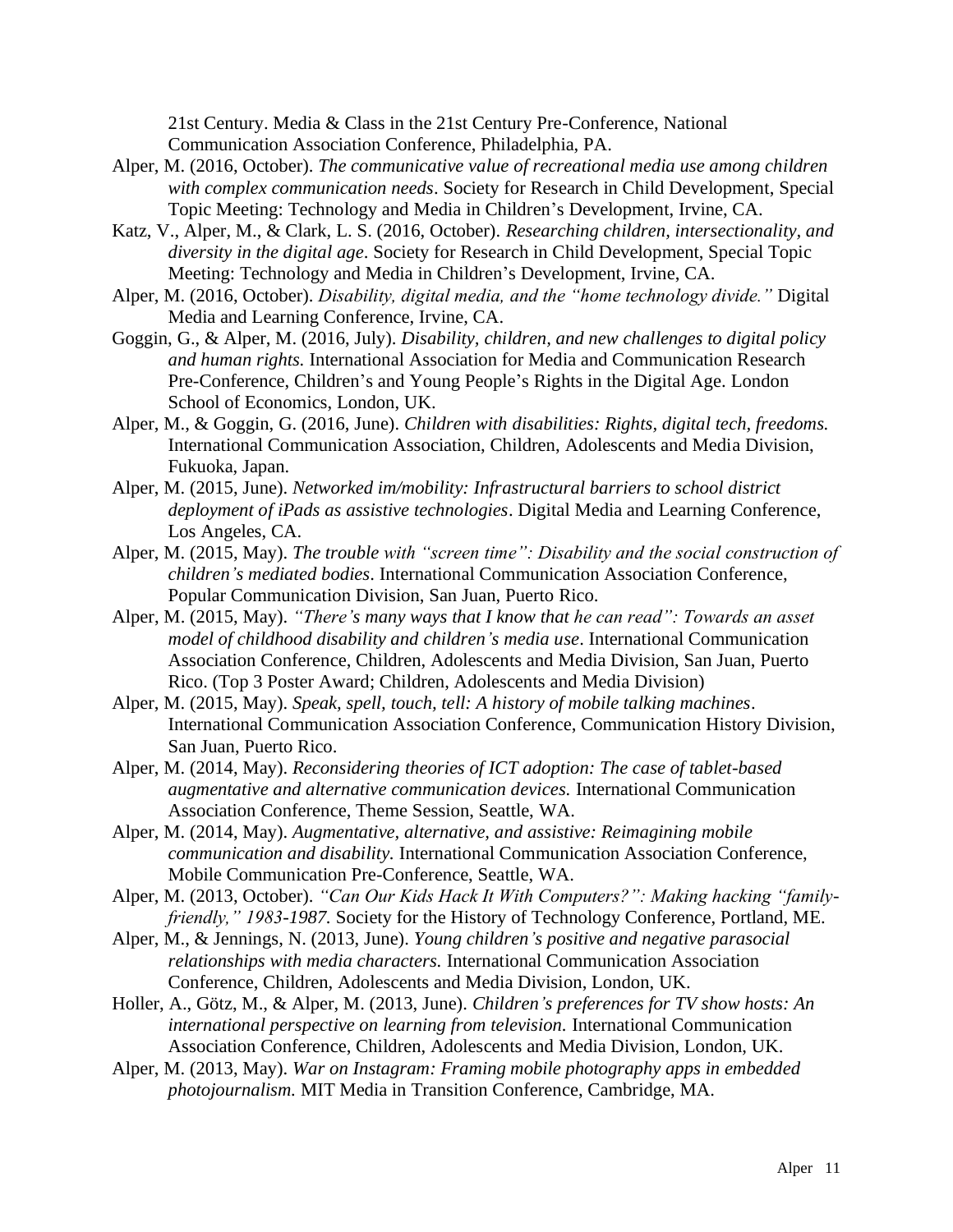- Alper, M. (2013, March). *Mixed-ability maker culture.* Digital Media and Learning Conference, Chicago, IL.
- Alper, M. (2012, March). *Promoting emerging new media literacies among young children with blindness and visual impairments.* Digital Media and Learning Conference, San Francisco, CA.
- Alper, M. (2011, May). *Representations of non-American "foreigners" in American children's television.* International Communication Association Conference, Children, Adolescents and Media Division, Boston, MA. (Top Student Paper Award; Children, Adolescents and Media Division)
- Alper, M. (2011, March). *"There's a nap for that!": Parents' YouTube videos of babies and toddlers using iPhones, iPads, and iPod Touch devices.* Digital Media and Learning Conference, Long Beach, CA.

# **Research Grants**

### **External**

2015-2020 U.S. Department of Education, Ready to Learn Grant, 2015-2020, "Superhero School: Harnessing the Power of Science, Literacy, and Media" (PBS KIDS' *Hero Elementary*) (\$36,765,832 overall, \$10,000 dedicated; Role: Project Consultant)

# **Internal**

| 2018-2019 | Dean's Research Fellow Award, College of Arts, Media, and Design (\$3,750;<br>Role: PI) |
|-----------|-----------------------------------------------------------------------------------------|
| 2018-2019 | Health Equity Pilot Award, Institute for Health Equity and Social Justice               |
|           | Research, Northeastern University (\$5,000; Role: PI)                                   |
| 2017-2018 | Latifa Al Khalifa Grant, College of Arts, Media and Design, Northeastern                |
|           | University, "Growing Up Autistic in the Digital Age" (\$10,000; Role: PI)               |
| 2013      | Diploma in Innovation Grant, University of Southern California (\$5,000; Role:          |
|           | $\rm{PI}$                                                                               |

### **Academic Research Positions**

| 2010-2013 | University of Southern California, Annenberg Innovation Lab       |
|-----------|-------------------------------------------------------------------|
|           | Research Assistant (Prof. Henry Jenkins)                          |
| 2011-2012 | University of Southern California, Annenberg Research Seminar     |
|           | Graduate Assistant (Prof. Larry Gross and Prof. Peter Monge)      |
| 2010      | University of Southern California, Project New Media Literacies   |
|           | Research Assistant (Prof. Henry Jenkins)                          |
| 2003-2005 | Northwestern University, Children's Digital Media Center          |
|           | Lab Assistant Manager & Research Assistant (Dean Barbara O'Keefe) |
| 2002      | Northwestern University, Spatial Intelligence and Learning Center |
|           | Research Assistant (Prof. David Uttal)                            |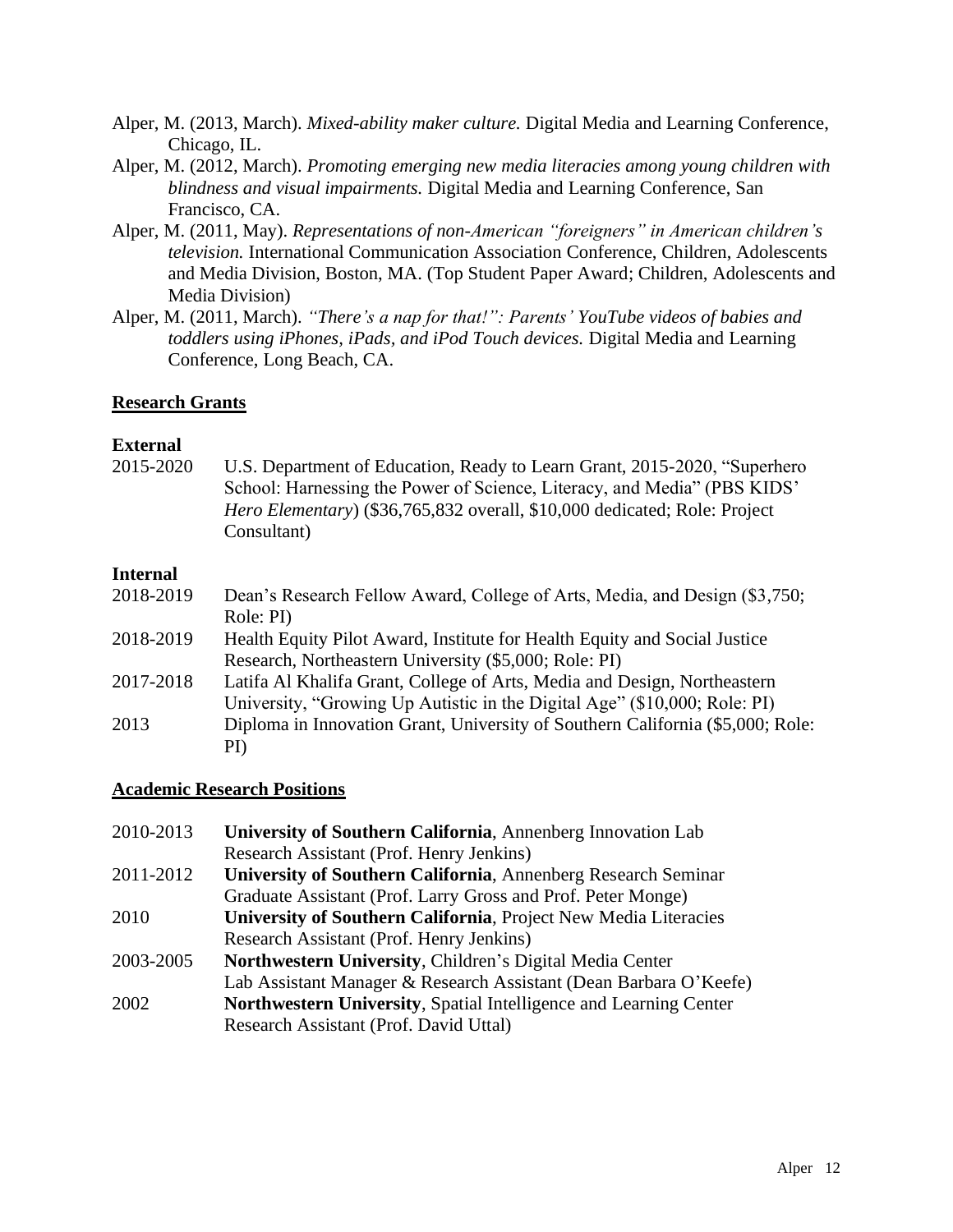# **Industry Employment**

| $2017 -$  | PBS KIDS and WBGH                                                 |
|-----------|-------------------------------------------------------------------|
|           | Freelance Educational Media & Technology Consultant               |
| 2008-2009 | Los Angeles Family School, Los Angeles, CA                        |
|           | <b>Substitute Preschool Teacher</b>                               |
| 2008-2010 | Nickelodeon, Los Angeles, CA                                      |
|           | Research Manager, Nick Jr. Preschool Television                   |
| 2005-2008 | Disney Channel, Burbank, CA                                       |
|           | Programming Scheduling Coordinator, Programming Department        |
| 2004      | Nickelodeon, New York, NY                                         |
|           | Intern, Noggin/The-N, Brand Creative Department                   |
| 2003      | <b>Sesame Workshop, New York, NY</b>                              |
|           | Intern, Sesame Street, Domestic Research and Education Department |
|           |                                                                   |

# **Podcast and Radio Interviews**

- *Critical Technology* (University of Toronto). [Kids across the spectrums.](https://kmdi.utoronto.ca/the-critical-technology-podcast/#pod-s2ep1) December 6, 2021. (Podcast)
- *Spark* (Canadian Broadcasting Corporation/CBC Radio). [Disability design.](https://www.cbc.ca/radio/spark/disabled-people-want-disability-design-not-disability-dongles-1.5353131) November 8, 2019. (Radio)
- *Spark* (Canadian Broadcasting Corporation/CBC Radio). [Can technology really give a voice to](http://www.cbc.ca/radio/spark/348-everyone-s-a-musician-no-one-is-the-boss-1.4015088/can-technology-really-give-a-voice-to-the-voiceless-1.4015333) [the voiceless?](http://www.cbc.ca/radio/spark/348-everyone-s-a-musician-no-one-is-the-boss-1.4015088/can-technology-really-give-a-voice-to-the-voiceless-1.4015333) March 12, 2017. (Radio)

# **Media Coverage**

- *EdTech Magazine*. [How can universities help disabled students with remote learning?](https://edtechmagazine.com/higher/article/2020/09/how-can-universities-help-disabled-students-remote-learning-perfcon) September 28, 2020.
- *The New York Times*. [Disabled do-it-yourselfers lead way to technology gains.](https://www.nytimes.com/2020/07/14/style/assistive-technology.html) July 14, 2020.
- *La Diaria* (Uruguay). [Meryl Alper: "Hay que involucrar a la persona con discapacidad en la](https://educacion.ladiaria.com.uy/articulo/2019/8/meryl-alper-hay-que-involucrar-a-la-persona-con-discapacidad-en-la-creacion-del-producto-que-es-para-su-beneficio/) [creación del producto que es para su beneficio."](https://educacion.ladiaria.com.uy/articulo/2019/8/meryl-alper-hay-que-involucrar-a-la-persona-con-discapacidad-en-la-creacion-del-producto-que-es-para-su-beneficio/) August 22, 2019.
- *VICE Magazine*. [Facing tomorrow's high-tech school surveillance.](https://motherboard.vice.com/en_us/article/j53ba3/facial-recognition-school-surveillance-v25n3) October 29, 2018.
- *TechRepublic*. [Microsoft's new AI app to assist the blind could be a 'game changer'](http://www.techrepublic.com/article/microsofts-new-ai-app-to-assist-the-blind-could-be-a-game-changer-in-accessibility/) in [accessibility.](http://www.techrepublic.com/article/microsofts-new-ai-app-to-assist-the-blind-could-be-a-game-changer-in-accessibility/) July 12, 2017.
- *Mental Floss*. [7 academic studies of Instagram.](http://mentalfloss.com/article/502639/7-academic-studies-instagram) July 7, 2017.
- *TechRepublic*. [Despite its promise, modern technology often fails to help disabled users.](http://www.techrepublic.com/article/despite-its-promise-modern-technology-often-fails-to-help-disabled-users/) May 25, 2017.

*Engadget*. [The enduring myth of the hacker boy-band.](https://www.engadget.com/2017/05/05/the-enduring-myth-of-the-hacker-boy-band/) May 5, 2017.

- *Digg*. [Can Amazon's Alexa be your friend?](https://digg.com/2017/amazon-alexa-is-not-your-friend) March 31, 2017.
- *PRI's The World*. [Barbie typewriter toys had a secret ability to encrypt messages —](https://www.pri.org/stories/2017-01-17/barbie-typewriter-toys-had-secret-ability-encrypt-messages-they-didnt-think-girls) but they [didn't think girls would care.](https://www.pri.org/stories/2017-01-17/barbie-typewriter-toys-had-secret-ability-encrypt-messages-they-didnt-think-girls) January 17, 2017.
- *The Guardian*. *Sesame Street*['s Count von Count and the lack of foreign voices on children's](https://www.theguardian.com/tv-and-radio/2017/jan/15/sesame-street-count-von-count-foreign-accents-childrens-tv) [TV.](https://www.theguardian.com/tv-and-radio/2017/jan/15/sesame-street-count-von-count-foreign-accents-childrens-tv) January 15, 2017.
- *Tech Insider*. [If you have over 25 photos on Instagram, you're no longer cool.](http://www.businessinsider.com/teens-curate-their-instagram-accounts-2016-5) May 26, 2016. *School Library Journal*. [Transmedia and education: How transmedia is changing the way we](http://www.thedigitalshift.com/2014/06/featured/many-ways-tell-story-transmedia-transforming-education-classrooms/) [learn.](http://www.thedigitalshift.com/2014/06/featured/many-ways-tell-story-transmedia-transforming-education-classrooms/) June 11, 2014.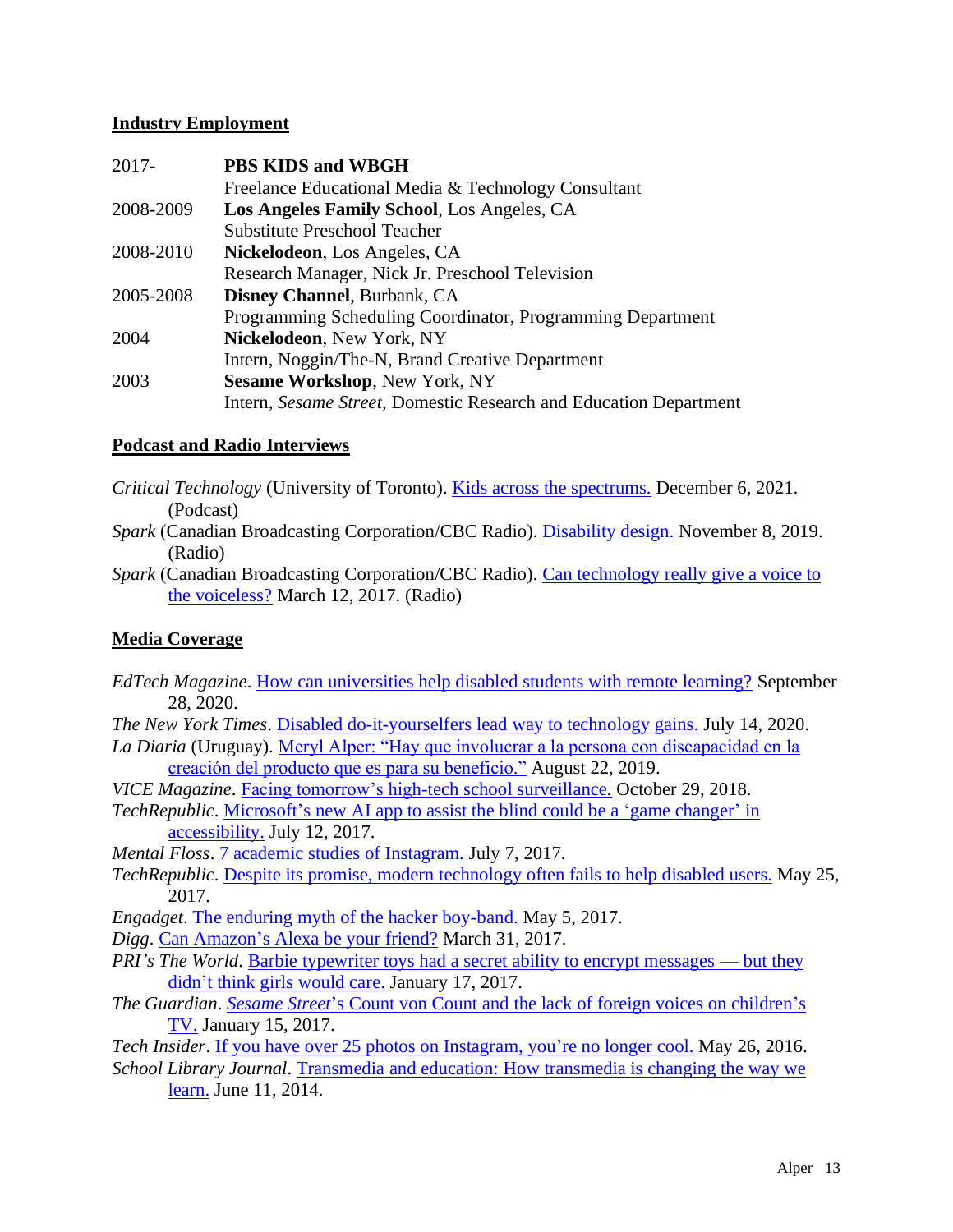*The Verge*. [You should be reading tween hacker magazines from the 1980s.](http://www.theverge.com/2014/6/5/5783860/you-should-be-reading-tween-hacker-magazines-from-the-1980s) June 5, 2014. *Gizmodo*. [How teen hackers were portrayed in 1980s family magazines.](http://gizmodo.com/how-teen-hackers-were-portrayed-in-1980s-family-magazin-1586512981) June 5, 2014. *The Atlantic*. [In defense of Instagramming conflict in Crimea.](http://www.theatlantic.com/international/archive/2014/03/in-defense-of-instagramming-conflict-in-crimea/284279/) March 7, 2014.

*ACM Computers in Entertainment*. [Playing with transmedia: An interview with Becky Herr-](http://cie.acm.org/articles/playing-transmedia-interview-becky-herr-stephenson-meryl-alper/)[Stephenson and Meryl Alper.](http://cie.acm.org/articles/playing-transmedia-interview-becky-herr-stephenson-meryl-alper/) May 21, 2013.

*Wired*. [Babies and iPads: A new type of discussion.](http://archive.wired.com/geekdad/2011/10/babies-and-ipads-a-new-type-of-discussion/) October 20, 2011.

# **TEACHING**

**Courses** (undergraduate unless noted)

Youth and Communication Technology (19 students); Northeastern: F15, S16 (two sections), F16, F17, S18, F18 (two sections), S20, F20 (two sections), S21 (two sections: undergraduate and undergraduate/graduate), S22 (undergraduate/graduate)

Mobile Communication (19 students); Northeastern: F16 (new course preparation), F17, S18, S19, F19, S22

Communication, Technology, and Society (19 students); Northeastern: F19 (new course preparation), S20

Cultures of New Media (25 students); USC: S15

# **Advising and Mentorship**

(Students are affiliated with Northeastern University's Communication Studies undergraduate program unless otherwise noted.)

### **Doctoral Dissertation Committee Member**

2020- Katherine Prendella (Rutgers University, Ph.D. in Communication) 2017-2020 Alex Ahmed (Northeastern University, Ph.D. in Personal Health Informatics)

### **Masters' Thesis Committee Member**

2020 Houjiang Liu (Northeastern University, MFA in Experience Design; Reader)

### **Other Graduate Program Review and Examination**

| 2021 | Meg Szydlik (Northeastern University, Graduate Certificate in Digital        |
|------|------------------------------------------------------------------------------|
|      | Humanities; Project Reviewer)                                                |
| 2020 | Hersinta (Curtin University, Doctor of Philosophy; Doctoral Thesis Examiner) |

### **Advisor, Graduate Practicum Research**

2017 Adesewa Adelekun (Harvard School of Public Health, Master of Public Health)

### **Advisor, Undergraduate Research Assistant**

| 2018-2020 | Erika Christiansen   |
|-----------|----------------------|
| 2017-2018 | <b>Madison Irons</b> |

### **Advisor, Undergraduate Directed Research**

| 2020 | Erika Christiansen |
|------|--------------------|
| 2016 | Danielle Mokarzel  |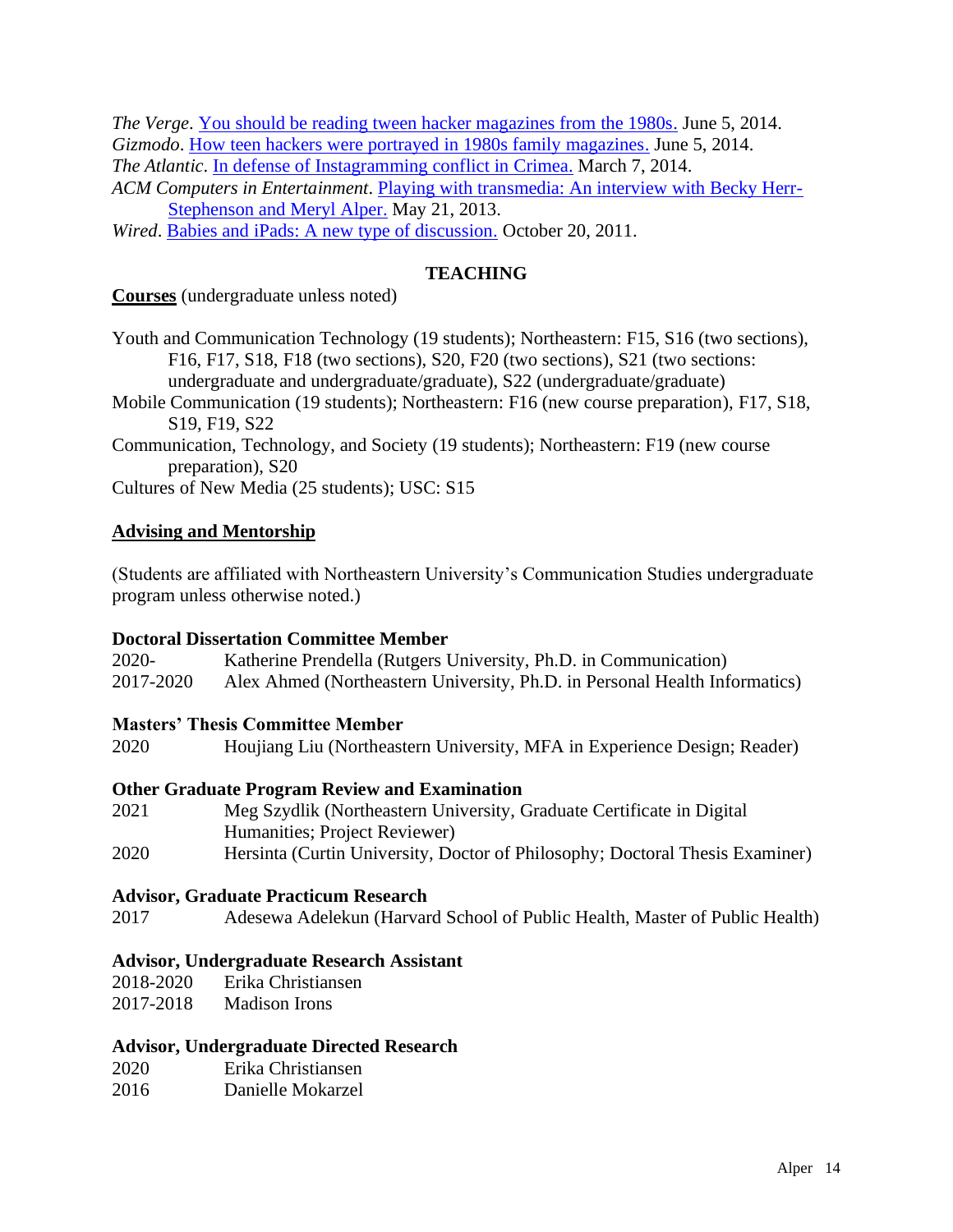# **Guest Lectures**

- (2020, September). *Disability and Communication Technology*. USC, Department of Communication (Communication & Technology; Undergraduate), Remote.
- (2018, November). *Giving Voice*. University of Maryland, College of Information Studies (Technology, Culture & Society; Undergraduate).
- (2018, February). *Giving Voice*. University of Virginia, Department of Media Studies (Media Bodies; Undergraduate).
- (2018, January). *Giving Voice*. USC, Department of Communication (Humanistic and Social Scientific Approaches to Human Communication; Graduate).
- (2017, October). *Giving Voice*. Cornell University, Department of Communication (New Media & Society Graduate Reading Group).
- (2017, April). *Giving Voice*. NYU, Department of Anthropology. (Constructing North America; Graduate).
- (2016, October). *Media, Technology, and Disability*. MIT, Department of Comparative Media Studies. (Introduction to Media Studies; Undergraduate).
- (2016, March). *Mobile*. Harvard University, Graduate School of Education. (Learning, Teaching, and Technology; Graduate).
- (2015, September). *Empowerment and Inequality*. MIT Media Lab. (Unpacking Impact: Reflecting as We Make; Graduate).

# **SERVICE**

### **Service to the Institution**

### **University Service**

- 2020-2022 University Awards Nomination Committee, Rhodes, Marshall, and Mitchell **Scholarships**
- 2016 Faculty Marshal, Commencement, Northeastern University

### **College Service**

| 2022      | Member, CAMD Excellence Awards Committee                              |
|-----------|-----------------------------------------------------------------------|
| 2021-2022 | Member, CAMD Academic Affairs Committee                               |
| 2017-2018 | Faculty Co-Organizer, CAMD Food for Thought Faculty Lecture Series    |
| 2017      | <b>Faculty Marshal, CAMD Commencement</b>                             |
| 2017      | Interviewee, CAMD Website Rebranding Stakeholder Interviews           |
| 2016      | CAMD Dean's Portfolio Reviewer, Northeastern Undergraduate Admissions |

### **Department Service**

| 2016, 2021 | Member, Communication Studies Merit Review Committee            |
|------------|-----------------------------------------------------------------|
| 2020-2021  | Member, Non-Tenure Track Promotion Committee                    |
| 2016-2019, | Member, Communication Studies Curriculum Committee              |
| 2020-2021  |                                                                 |
| 2019-2020  | Member, Search Committee (Tenured/Tenure-Track)                 |
| 2015-2020  | Host, Dinner with the Faculty, Communication Studies Department |
| 2018-2019  | Chair, Search Committee (Tenured/Tenure-Track)                  |
| 2017-2018  | Member, Non-Tenure Track Promotion Committee                    |
|            |                                                                 |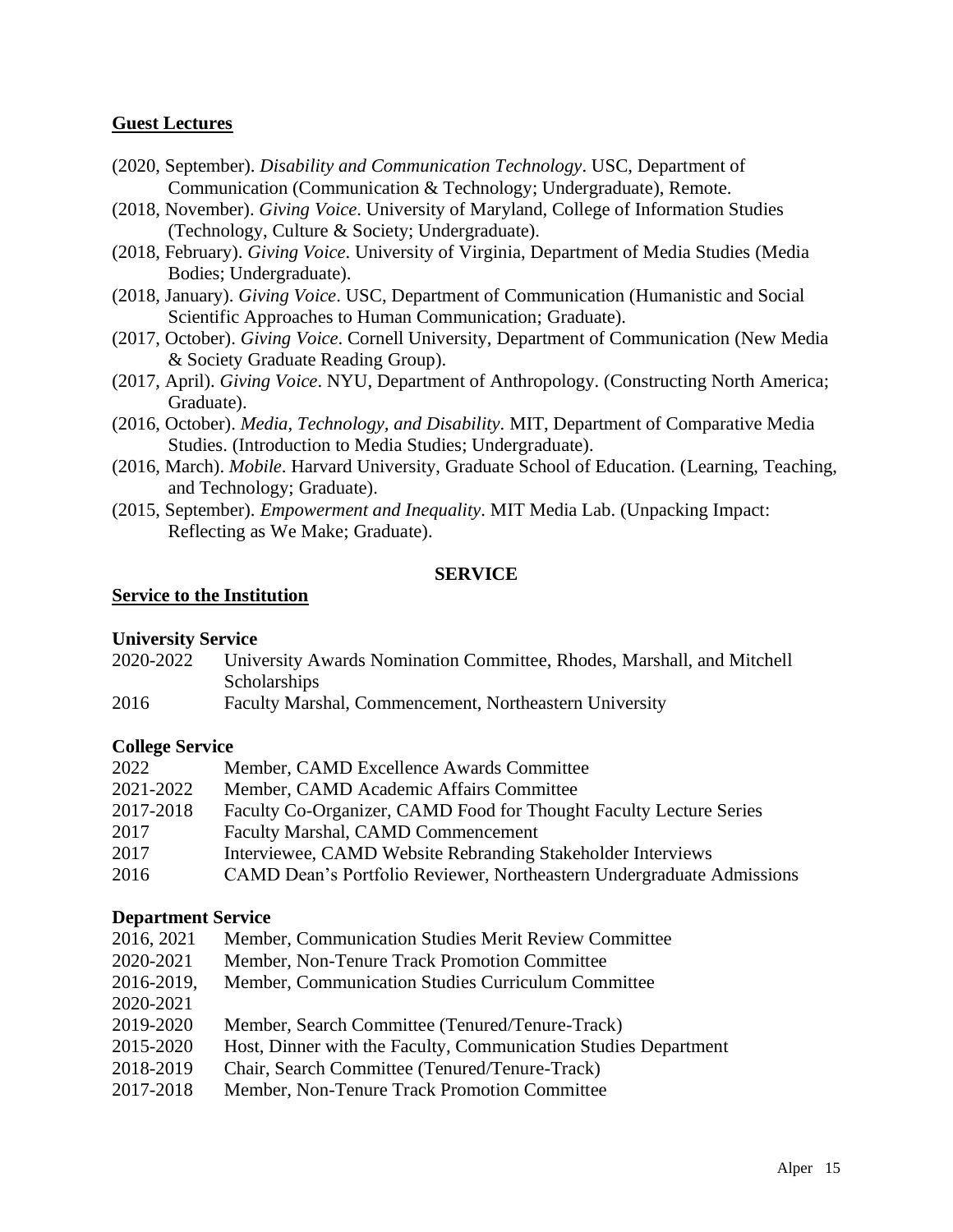- 2016, 2018 Attendee, Communication Studies Senior Cording Ceremony & Luncheon
- 2016, 2019 Attendee, Communication Studies Honors Banquet

# **Presentations at Northeastern Events and Symposia**

- (2021, November). *Disability and Communication Technology*. Northeastern University, Department of Electrical and Computer Engineering, EECE 2750: Enabling Engineering.
- (2020, September). *Disability and Communication Technology*. Northeastern University, Department of Electrical and Computer Engineering, EECE 2750: Enabling Engineering.
- (2020, July). *Designing accessible online courses*. Northeastern University, CAMD Faculty Online Teaching Chat (Remote presentation).
- (2019, October). *Assistive technologies for speech and communication*. Northeastern University, Department of Electrical and Computer Engineering, EECE 2750: Enabling Engineering.
- (2019, April). *The cultural politics of "sensory-friendly" mediated spaces*. Design for Human Experience: Automation and the Senses, 2018-2019 CAMD Dean's Research Fellows Presentation.
- (2019, April). *Adaptive design: Nurturing achievement for individuals, design teams, and wider society with Alex Truesdell*. Discussant, CAMD Dean's Distinguished Lecture Series.
- (2019, February). *Giving voice*. Northeastern University, Department of Sociology, SOCL 2225: Sociology of Disability.
- (2019, February). *The cultural politics of "sensory-friendly" mediated spaces*. Northeastern University, Faculty Works-in-Progress Colloquium Series, College of Social Sciences and Humanities and the Northeastern Humanities Center.
- (2018, November). *Advancing digital and health equity for autistic children.* Northeastern University, Department of Health Sciences and the Institute for Health Equity and Social Justice Research, Works in Progress Series.
- (2018, October). *Disability*. Design for Human Experience: Automation and the Senses, 2018- 2019 CAMD Dean's Research Fellows Project Launch.
- (2018, February). *Giving voice*. Northeastern University Undergraduate Speech & Hearing Club.
- (2017, November). *Disability awareness*. Faculty panel representative, Meeting of Northeastern University Students Against Institutional Discrimination.
- (2017, October). *Assistive technologies for speech and communication*. Northeastern University, Department of Electrical and Computer Engineering, EECE 2750: Enabling Engineering.
- (2017, June). *Interpersonal relationships and communication* (with Dania Jekel, moderator; Justin Robbins & Dot Lucci, co-panelists). CHATTER Symposium (Collaboration Highlighting Autism Through Technology for Emotion & Relationships), Northeastern University.
- (2017, April). *Giving voice: Mobile communication, disability, and inequality*. Northeastern University, School of Law, Faculty Colloquia.
- (2017, February). *Growing up autistic in the digital age: Early fieldwork and findings.*  Northeastern Center for the Arts Faculty Lunchtime Colloquium.
- (2016, April). *Assistive technologies for speech and communication*. Northeastern University, Department of Electrical and Computer Engineering, EECE 2750: Enabling Engineering.

### **Northeastern Office of Marketing and Communications**

*News* @ *Northeastern*. [Will the metaverse protect our privacy —](_wp_link_placeholder) or will it exploit us more than [ever?](_wp_link_placeholder) December 22, 2021.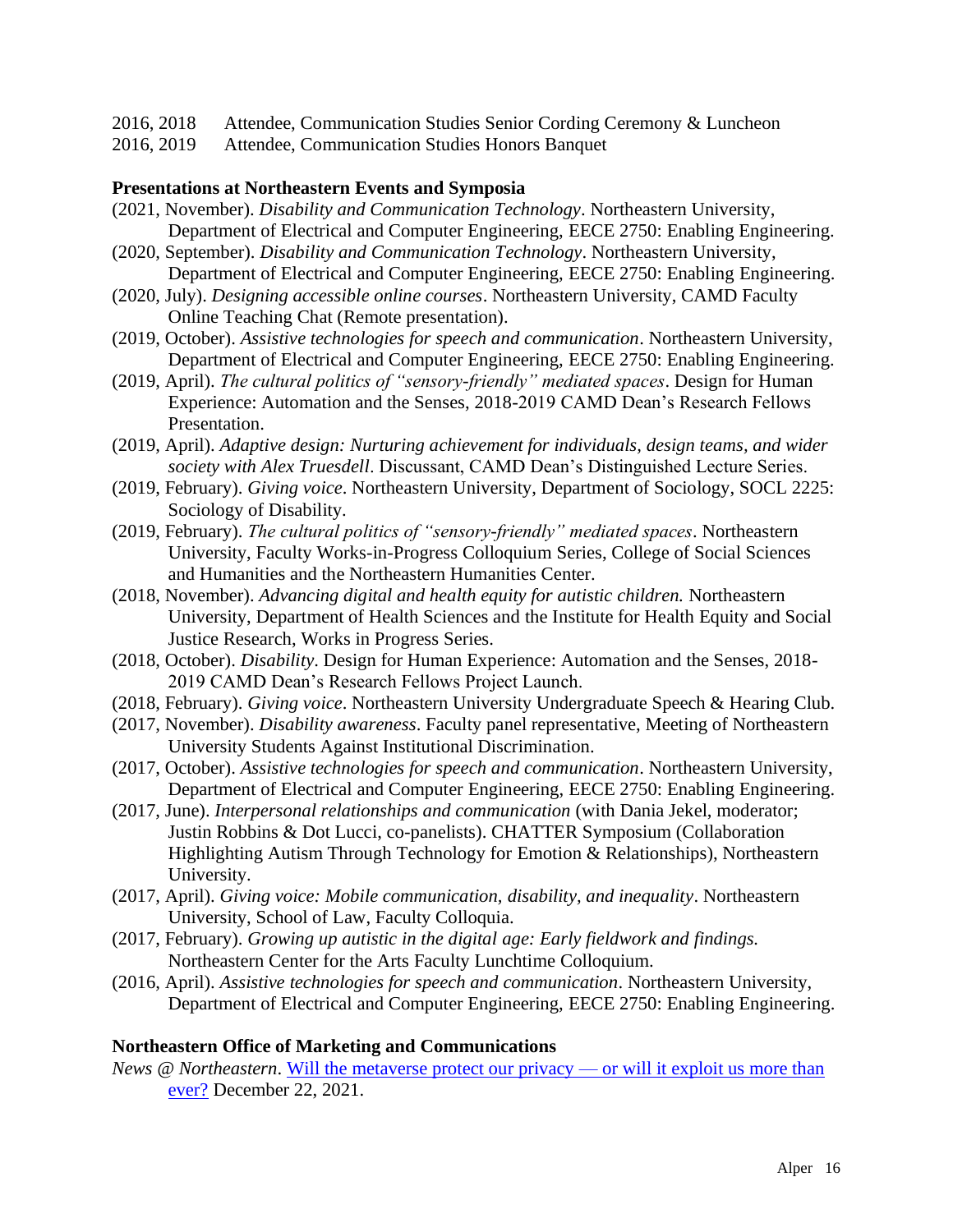*News @ Northeastern*. [The power of 'voice,' and empowering the voiceless.](https://news.northeastern.edu/2018/04/17/the-power-of-voice-and-empowering-the-voiceless/) April 17, 2018.

- *News @ Northeastern*. [TTYL, AIM: How we used AOL Instant Messenger, for better or worse.](https://news.northeastern.edu/2017/11/ttyl-aim/) November 16, 2017.
- *News @ Northeastern*. [How new research and Sesame Street are expanding our understanding of](http://news.northeastern.edu/2017/03/how-new-research-and-sesame-street-are-expanding-our-understanding-of-autism/) [autism.](http://news.northeastern.edu/2017/03/how-new-research-and-sesame-street-are-expanding-our-understanding-of-autism/) March 31, 2017.
- *News @ Northeastern.* [Professor examines benefits, social inequalities of voice technologies.](http://news.northeastern.edu/2017/02/professor-examines-benefits-social-inequalities-of-voice-technologies/) February 28, 2017.

# **Service to the Discipline**

### **Professional Society Leadership**

| 2022-2024<br>Secretary; Children, Adolescents and Media Division, International |                                                                             |
|---------------------------------------------------------------------------------|-----------------------------------------------------------------------------|
|                                                                                 | Communication Association (ICA)                                             |
| 2020-2023                                                                       | Invited Member; ICA Inclusion, Diversity, Equity & Access (IDEA) Committee  |
| 2019-2020                                                                       | Invited Member; ICA Inclusion, Diversity, Equity & Access (IDEA) Task Force |

# **Journal Editorial Board Member**

| 2022- | <i>International Journal of Communication (Google Scholar: #4 in Humanities, 1914)</i> |
|-------|----------------------------------------------------------------------------------------|
|       | Literature, and Arts; #7 in Communication)                                             |
| 2019- | <i>New Media &amp; Society</i> (Google Scholar: #1 in Communication; Journal           |
|       | Citation Reports: #2 in Communication)                                                 |
| 2019- | Journal of Children and Media                                                          |

### **Book Manuscript Reviewer**

| 2020 | <b>MIT Press, Polity</b> |  |
|------|--------------------------|--|
|------|--------------------------|--|

2019 Bloomsbury

# **Book Proposal Reviewer**

| 2020 | Columbia University Press, MIT Press, Oxford University Press |
|------|---------------------------------------------------------------|
| 2018 | MIT Press (two proposals)                                     |
| 2017 | MIT Press, University of Minnesota Press, Bloomsbury          |
| 2015 | <b>Oxford University Press</b>                                |

# **Other Manuscript Reviewer**

2021 Social Science Research Council

### **Grant Proposal Reviewing**

National Science Foundation (ad hoc), 2019, 2021

# **Journal Manuscript Reviewer**

2022 *Journal of Pediatrics* 2021 *International Journal of Communication*; *International Journal of Qualitative Methods*; *Journal of Children & Media; New Media & Society* 2020 *International Journal of Child-Computer Interaction*; *Journal of Children & Media; Journal of Sociotechnical Critique; New Media & Society; Social Media + Society*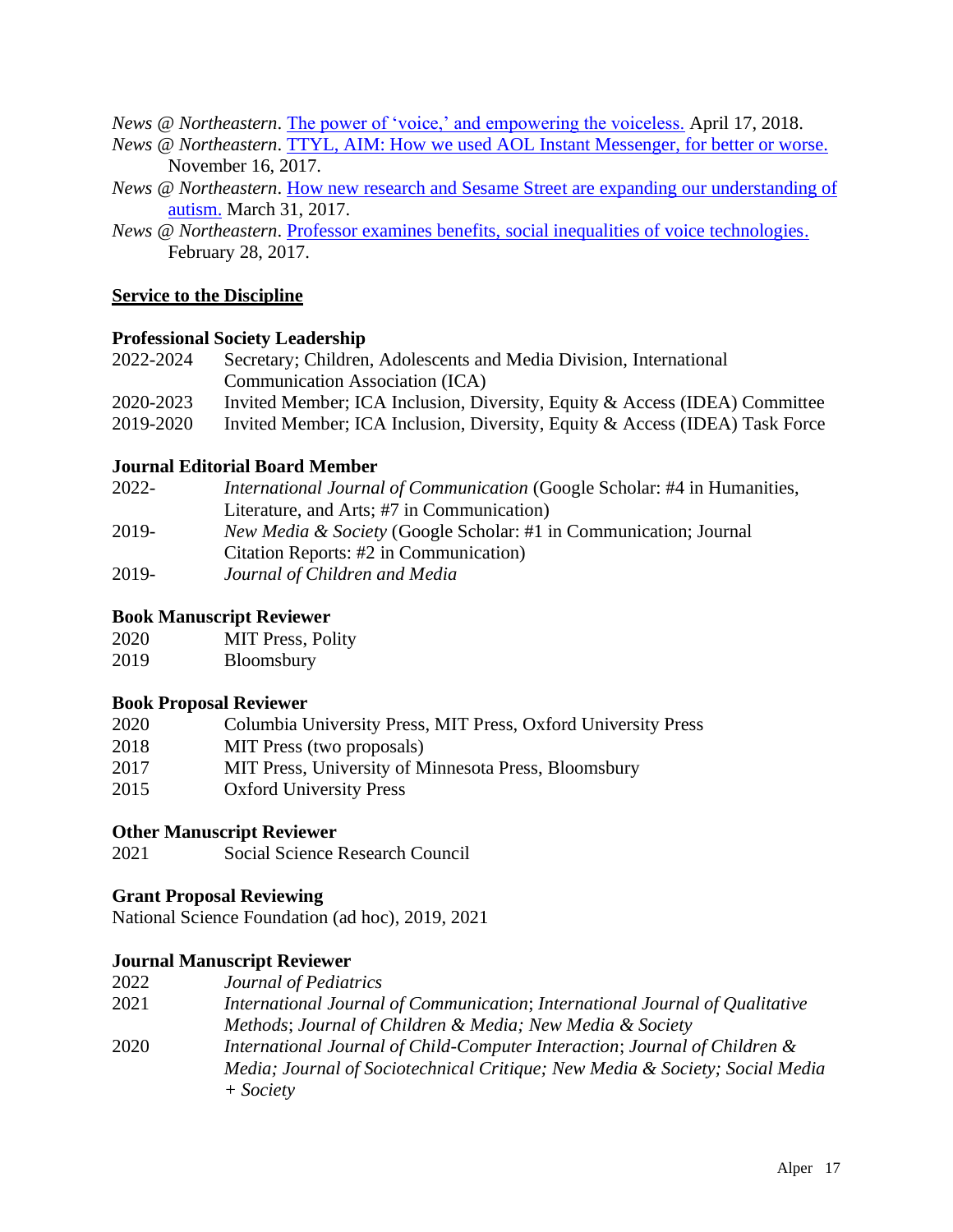| Health Communication; International Journal of Communication; International<br>Journal of Qualitative Methods; Journal of Children and Media; Media |
|-----------------------------------------------------------------------------------------------------------------------------------------------------|
| Psychology; New Media & Society; Scandinavian Journal of Disability Research;                                                                       |
| Television and New Media                                                                                                                            |
| Catalyst: Feminism, Theory, Technoscience; International Journal of                                                                                 |
| Communication; Journal of Children and Media; Journal of Computer-Mediated                                                                          |
| Communication; Media Psychology; New Media & Society                                                                                                |
| Journal of Children and Media; New Media & Society                                                                                                  |
| International Journal of Child-Computer Interaction; Human-Computer                                                                                 |
| Interaction; International Journal of Communication; Journal of Children and                                                                        |
| Media; Media Psychology; New Media & Society; Social Media + Society                                                                                |
| First Monday; International Journal of Communication; Journal of Children and                                                                       |
| Media; New Media & Society; Television and New Media; Universal Access in                                                                           |
| the Information Society                                                                                                                             |
| International Journal of Child-Computer Interaction; International Journal of                                                                       |
| Communication; New Media & Society                                                                                                                  |
| International Journal of Child-Computer Interaction; International Journal of                                                                       |
| Communication; Journal of Children and Media; Journal of Early Childhood                                                                            |
| Literacy                                                                                                                                            |
| International Journal of Communication; Journal of Children and Media                                                                               |
| Journal of Children and Media                                                                                                                       |
|                                                                                                                                                     |

# **Conference Program Committees**

ACM CHI Works-in-Progress Program Committee, Associate Chair (2013) ACM IDC Workshops Co-Chair (2012, 2013), Publicity Co-Chair (2013)

# **Conference Mentorship and Committees**

| 2021      | ICA, Top Dissertation Award Committee; Children, Adolescents and Media  |
|-----------|-------------------------------------------------------------------------|
|           | <b>Division</b>                                                         |
| 2017-2019 | ICA, Research Escalator Session Mentor; Children, Adolescents and Media |
|           | Division                                                                |

# **Conference Paper Reviewer**

| 2020 | ACM DIS (Designing Interactive Systems), ICA                            |
|------|-------------------------------------------------------------------------|
| 2019 | ACM CHI (Computer-Human Interaction), ACM DIS, ACM IDC (Interaction     |
|      | Design and Children), ICA                                               |
| 2018 | ACM CHI, ICA                                                            |
| 2017 | ACM CHI, ACM Conference on Computer Supported Cooperative Work          |
|      | (CSCW), ACM Symposium on User Interface Software and Technology (UIST), |
|      | <b>ICA</b>                                                              |
| 2016 | ACM CHI, ICA                                                            |
| 2015 | iConference, ACM IDC                                                    |
| 2014 | ACM CHI, ICA                                                            |
| 2013 | ACM CHI, ICA, ACM IDC                                                   |
| 2012 | <b>ICA</b>                                                              |
| 2011 | ICA                                                                     |